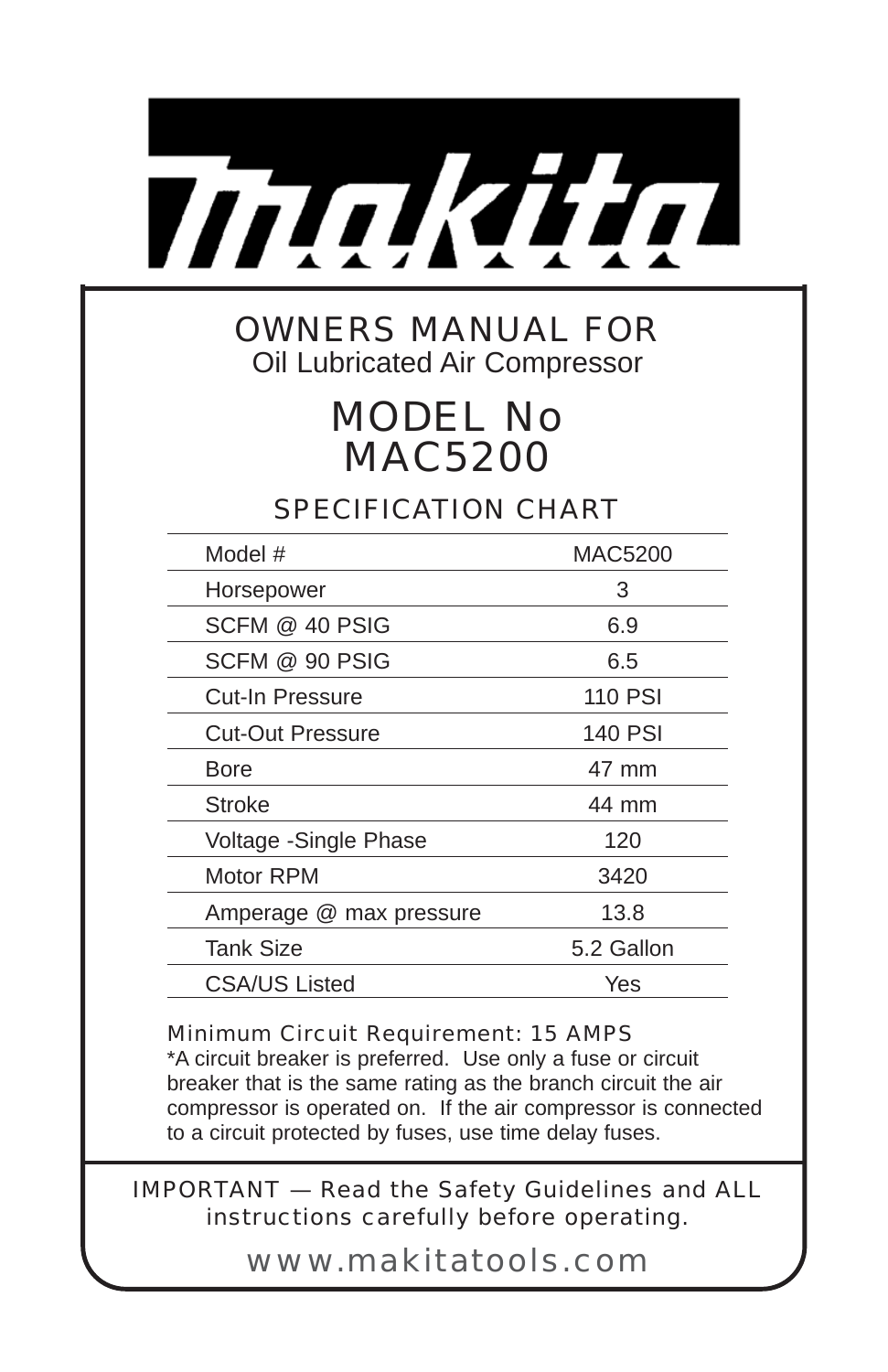# TABLE OF CONTENTS

| <b>GENERAL INFORMATION</b>              |
|-----------------------------------------|
|                                         |
|                                         |
| DESCRIPTION OF OPERATION  8             |
| INSTALLATION and BREAK-IN PROCEDURES  9 |
|                                         |
|                                         |
|                                         |
|                                         |
|                                         |
|                                         |
| OPERATING PROCEDURES  11                |
|                                         |
|                                         |
|                                         |
|                                         |
| ROUTINE MAINTENANCE SCHEDULE  12        |
| COLD WEATHER CONDITIONS  12             |
|                                         |
| TROUBLESHOOTING GUIDE  14               |
|                                         |
| FACTORY SERVICE CENTERS<br>18           |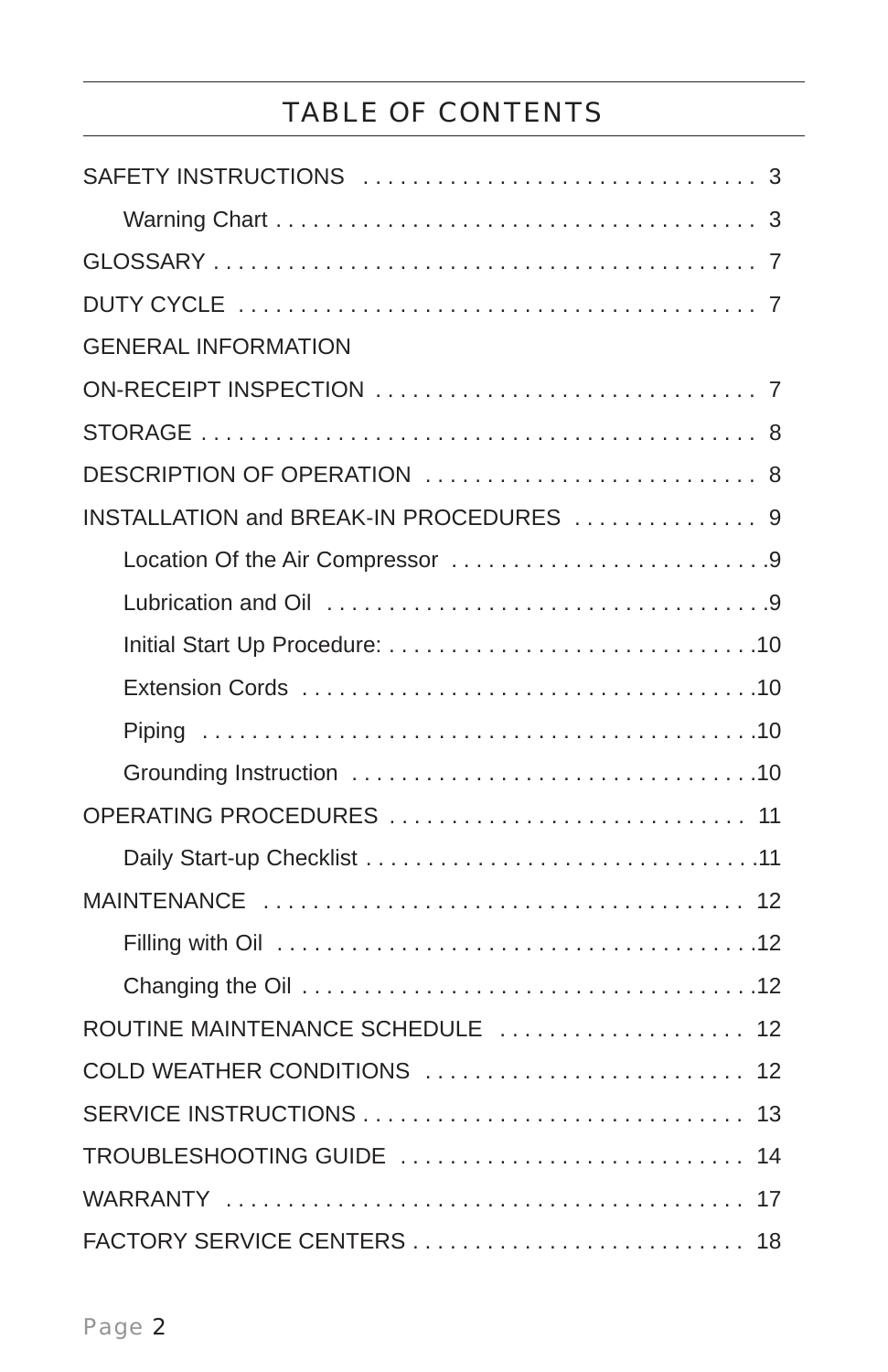# IMPORTANT SAFETY INSTRUCTIONS \*SAVE THESE INSTRUCTIONS\* WARNING

# IMPROPER OPERATION OR MAINTENANCE OF THIS PRODUCT COULD RESULT IN SERIOUS INJURY AND PROPERTY DAMAGE. READ AND UNDERSTAND ALL WARNINGS AND OPERATING INSTRUCTIONS BEFORE USING THIS EQUIPMENT.

| <b>HAZARD</b>                                                                    | <b>WHAT CAN HAPPEN</b>                                                                          | <b>HOW TO PREVENT IT</b>                                                                                                                                                                                                                                                                                                                                                                                                                                                                                                                                                                                                                                  |
|----------------------------------------------------------------------------------|-------------------------------------------------------------------------------------------------|-----------------------------------------------------------------------------------------------------------------------------------------------------------------------------------------------------------------------------------------------------------------------------------------------------------------------------------------------------------------------------------------------------------------------------------------------------------------------------------------------------------------------------------------------------------------------------------------------------------------------------------------------------------|
| $\mathbf{\Delta}$ WARNING<br><b>Risk of</b><br><b>Unsafe</b><br><b>Operation</b> | Unsafe operation of<br>your air compressor<br>could lead to serious<br>injury to you or others. | • Review and understand<br>all instructions and<br>warnings in this<br>manual.<br>• Become familiar with<br>the operation and<br>controls of the air<br>compressor.<br>• Keep operating area<br>clear of all persons,<br>pets, and obstacles.<br>• Keep children away<br>from the air<br>compressor at all<br>times.<br>• Do not operate the<br>product when fatigued<br>or under the influence<br>of alcohol or drugs.<br>Stay alert at all times.<br>• Never defeat the safety<br>features of this product.<br>• Equip area of operation<br>with a fire extinguisher.<br>• Do not operate<br>machine with missing,<br>broken, or<br>unauthorized parts. |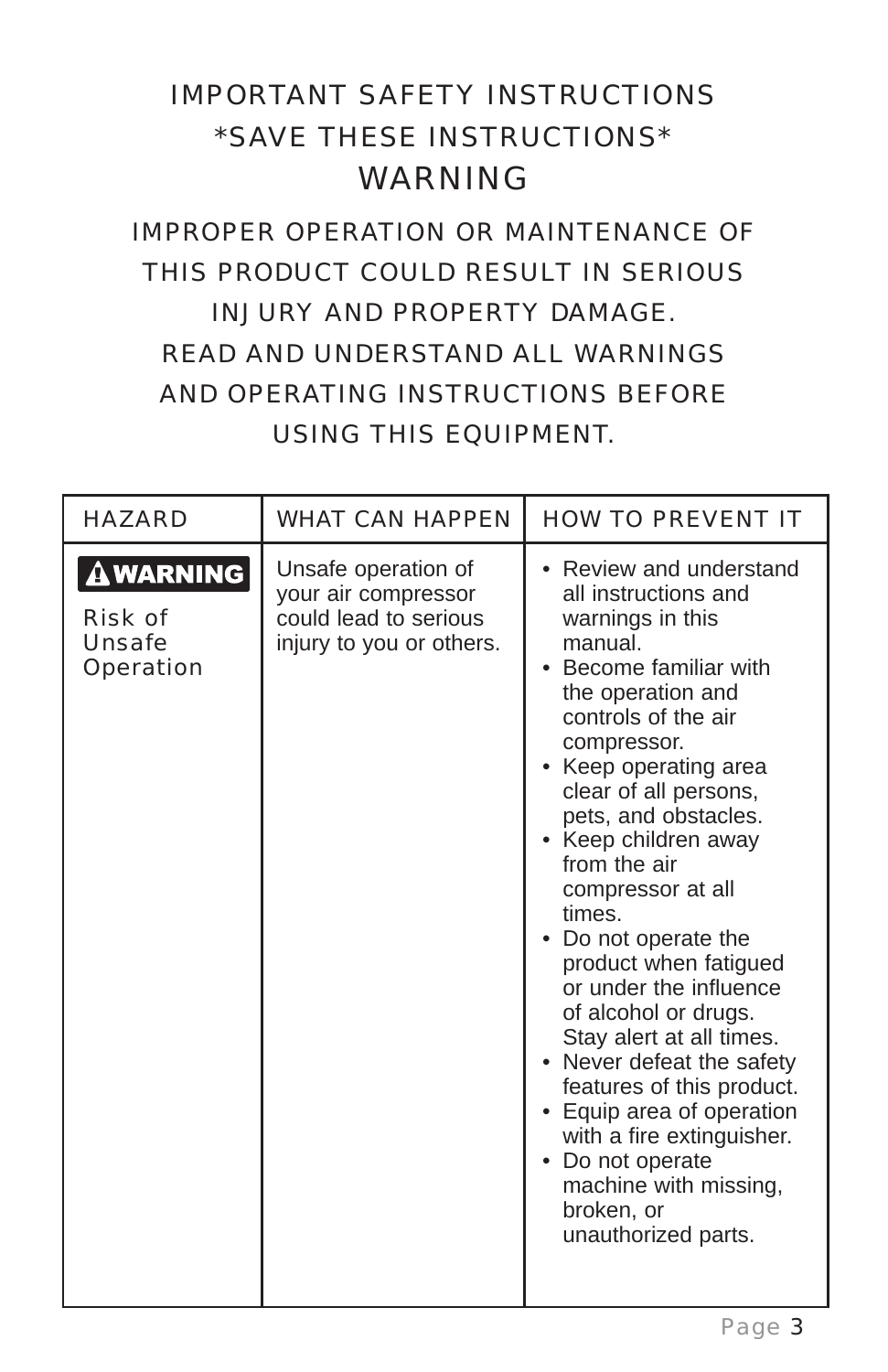| <b>HAZARD</b>                                                                                           | <b>WHAT CAN HAPPEN</b>                                                                                                                                                                                                                                                                                                                                                                                                                                                                                                                     | <b>HOW TO PREVENT IT</b>                                                                                                                                                                                                                                                                                                                                                                                                                                                                                                                                                                                                                                                                                                |
|---------------------------------------------------------------------------------------------------------|--------------------------------------------------------------------------------------------------------------------------------------------------------------------------------------------------------------------------------------------------------------------------------------------------------------------------------------------------------------------------------------------------------------------------------------------------------------------------------------------------------------------------------------------|-------------------------------------------------------------------------------------------------------------------------------------------------------------------------------------------------------------------------------------------------------------------------------------------------------------------------------------------------------------------------------------------------------------------------------------------------------------------------------------------------------------------------------------------------------------------------------------------------------------------------------------------------------------------------------------------------------------------------|
| <b>AWARNING</b><br><b>Risk of Air</b><br>Tank<br><b>Bursting</b>                                        | The following<br>conditions could lead to<br>a weakening of the<br>tank, and RESULT IN A<br><b>VIOLENT TANK</b><br><b>EXPLOSION</b><br><b>RESULTING IN</b><br><b>SERIOUS INJURY TO</b><br>YOU OR OTHERS:<br>• Failure to properly<br>drain condensed<br>water from the tank,<br>causing rust and<br>thinning of the tank<br>wall.<br>• Modifications or<br>attempted repairs to<br>the tank.<br>• Unauthorized<br>modifications to the<br>pressure switch,<br>safety valve, or any<br>other components,<br>which control tank<br>pressure. | • Drain the tank DAILY<br>or after each use. If<br>tank develops a leak,<br>replace it immediately<br>with a new tank or<br>new compressor unit.<br>• Never drill into, weld,<br>or make any<br>modifications to the<br>tank or its<br>attachments. Never<br>attempt to repair a<br>damaged or leaking<br>tank. Replace with a<br>new tank.<br>The tank is designed<br>$\bullet$<br>to withstand specific<br>operating pressures.<br>Never make<br>adjustments or parts<br>substitutions to alter<br>the factory set<br>operating pressures.<br>• For essential control<br>of air pressure, you<br>must install a pressure<br>regulator and<br>regulated air pressure<br>gauge to the air outlet<br>of your compressor. |
| <b>AWARNING</b><br><b>Risk of</b><br><b>Attachments</b><br>and<br><b>Accessories</b><br><b>Bursting</b> | Exceeding the pressure<br>rating of air tools, spray<br>guns, air operated<br>accessories, tires AND<br>other inflatables can<br>cause them to explode<br>or fly apart, and could<br>result in serious injury<br>to you and others.                                                                                                                                                                                                                                                                                                        | Follow the equipment<br>manufacturers<br>recommendation and<br>never exceed the<br>maximum allowable<br>pressure rating of<br>attachments, Never<br>use the compressor to<br>inflate small low-<br>pressure objects such<br>as children's toys,<br>footballs, basketballs,<br>etc.                                                                                                                                                                                                                                                                                                                                                                                                                                      |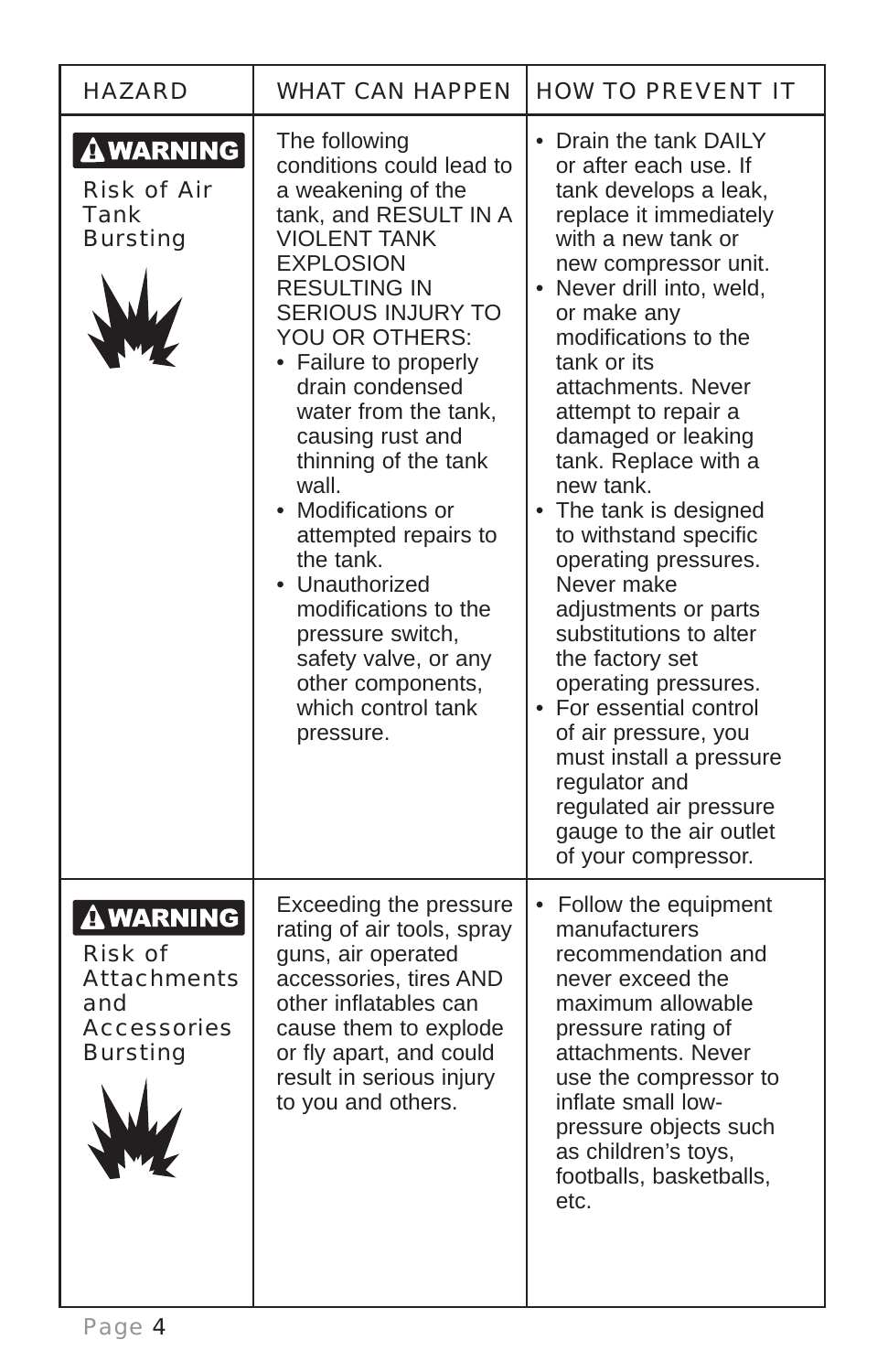| <b>HAZARD</b>                                                                           | <b>WHAT CAN HAPPEN</b>                                                                                                                                                                                                                                                                                                | <b>HOW TO PREVENT IT</b>                                                                                                                                                                                                                                                                                                                                                                                                                                                                                             |
|-----------------------------------------------------------------------------------------|-----------------------------------------------------------------------------------------------------------------------------------------------------------------------------------------------------------------------------------------------------------------------------------------------------------------------|----------------------------------------------------------------------------------------------------------------------------------------------------------------------------------------------------------------------------------------------------------------------------------------------------------------------------------------------------------------------------------------------------------------------------------------------------------------------------------------------------------------------|
| <b>AWARNING</b><br><b>Risk of</b><br><b>Electric</b><br><b>Shock</b>                    | Your air compressor<br>is powered by<br>electricity. Like any<br>other electrically<br>powered device, if it<br>is not used properly,<br>it may cause<br>electrical shock.<br>• Electrical grounding:<br>failure to provide<br>adequate grounding<br>to this product could<br>increase the risk of<br>electric shock. | • Any electrical wiring or<br>repairs required to this<br>product should be<br>performed by qualified<br>service personnel or a<br>licensed electrician, in<br>accordance with national<br>and local electrical codes.<br>• Make certain that the<br>electrical circuit to which<br>the compressor is<br>connected provides<br>proper electrical<br>grounding, correct<br>voltage, and adequate<br>fuse protection.<br>• Never operate the<br>compressor outdoors<br>when it is raining, or in a<br>wet environment. |
| $\hat{\mathbf{\Delta}}$ WARNING<br><b>Risk of</b><br><b>Explosion or</b><br><b>Fire</b> | It is normal for<br>electrical contact within<br>the motor and pressure<br>switch to spark,<br>whenever the<br>compressor starts or<br>stops. Never operate<br>the compressor in an<br>atmosphere where<br>flammable vapors are<br>present. Doing so can<br>result in serious injury<br>to you or others.             | • Always operate the<br>compressor in a well-<br>ventilated area, free of<br>gasoline or solvent<br>vapors.<br>• If spraying flammable<br>materials, locate<br>compressor at least 20<br>feet away from spray<br>area.<br>• Store flammable materials<br>in a secure location away<br>from compressor.                                                                                                                                                                                                               |
| ${\bf\Delta}$ WARNING<br><b>Risk to</b><br><b>Breathing</b>                             | The compressed air<br>٠<br>from your<br>compressor is not<br>safe for breathing.<br>The air stream may<br>contain carbon<br>monoxide or other<br>vapors, or particles<br>from the tank or other<br>components.<br>Sprayed materials<br>such as paint, paint                                                           | • Never inhale air from the<br>compressor, either directly<br>or from a breathing device<br>connected to the<br>compressor. Work in an<br>area equipped with good<br>cross ventilation.<br>• Read and follow the<br>safety instructions<br>provided on the label or<br>safety data sheet for the<br>material you are spraying.                                                                                                                                                                                       |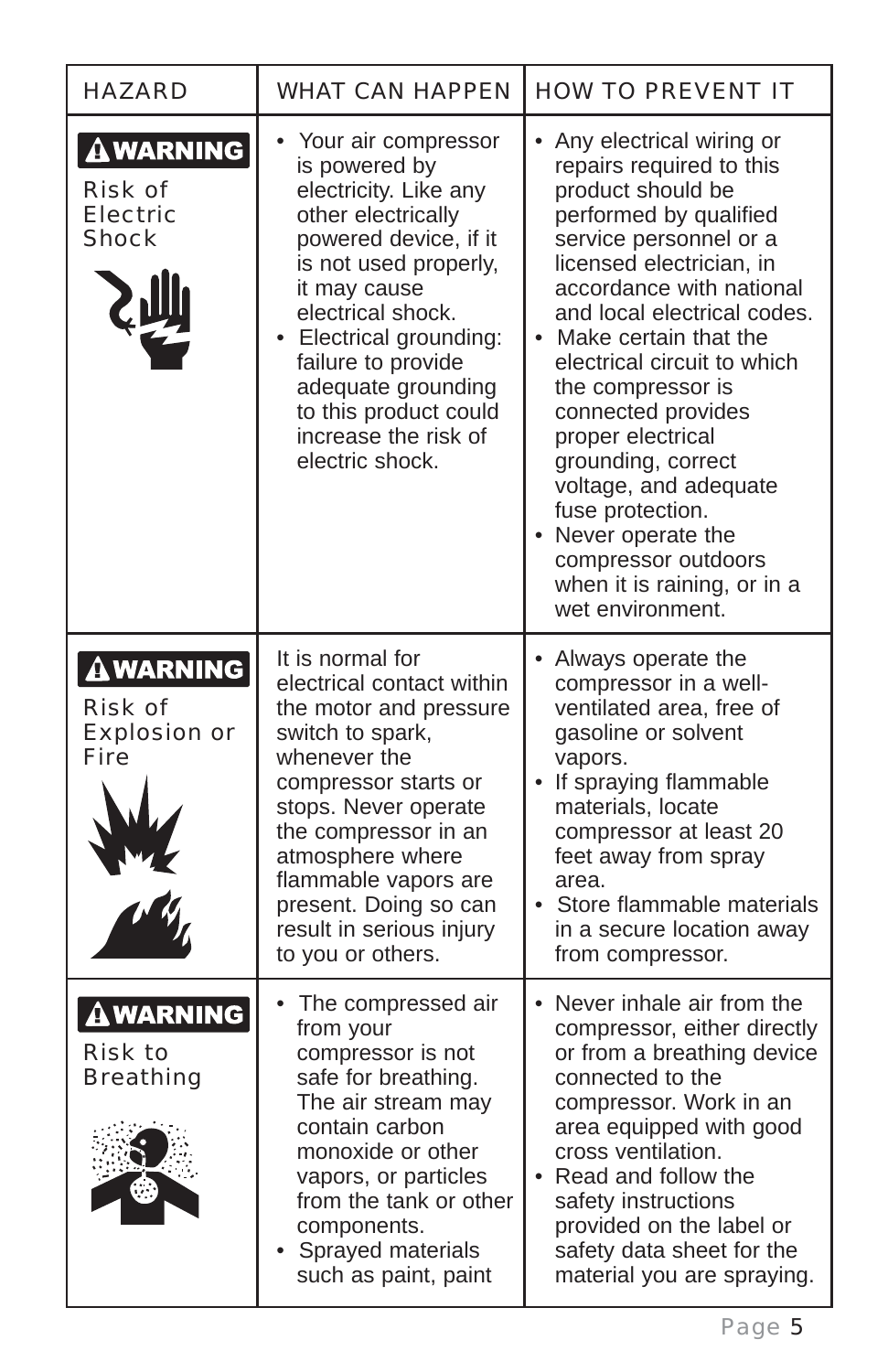| <b>HAZARD</b>                                                         | <b>WHAT CAN HAPPEN</b>                                                                                                                                                                                                                                                                             | <b>HOW TO PREVENT IT</b>                                                                                                                                                                                                                                                                                                                                               |  |
|-----------------------------------------------------------------------|----------------------------------------------------------------------------------------------------------------------------------------------------------------------------------------------------------------------------------------------------------------------------------------------------|------------------------------------------------------------------------------------------------------------------------------------------------------------------------------------------------------------------------------------------------------------------------------------------------------------------------------------------------------------------------|--|
| <b>AWARNING</b><br><b>Risk to</b><br><b>Breathing</b><br>(continued)  | solvents, paint remover,<br>insecticides, weed killers,<br>etc., contain harmful<br>vapors and poisons.<br>• Breathing compressor or<br>sprayed materials vapor<br>can result in serious<br>injury.                                                                                                | Use an approved<br>respirator designed for<br>use with your specific<br>application.                                                                                                                                                                                                                                                                                   |  |
| $\Delta$ WARNING<br><b>Risk from</b><br><b>Compressed</b><br>Air      | The compressed air<br>stream can cause soft<br>tissue damage, and can<br>propel dirt, chips, loose<br>particles and small objects<br>at high speed, resulting in<br>property damage or<br>personal injury.                                                                                         | Always wear approved<br>safety glasses with side<br>shields when using the<br>compressor.<br>Never point any nozzle<br>$\bullet$<br>or sprayer toward any<br>part of the body or at<br>other people or animals.<br>• Always turn the<br>compressor off and bleed<br>pressure from the air line<br>before attempting<br>maintenance, attaching<br>tools or accessories. |  |
| ${\bf \Delta}$ warning $ $<br><b>Risk from</b><br><b>Moving Parts</b> | The compressor cycles<br>automatically when the<br>pressure switch is in the<br>on/auto position. If you<br>attempt repair or<br>maintenance while the<br>compressor is operating or<br>plugged in, you can<br>expose yourself to moving<br>parts. These moving parts<br>can cause serious injury. | • Always unplug the<br>compressor and<br>release air pressure<br>from the tank and any<br>attachments before<br>attempting any<br>maintenance or repair.<br>• Never operate the<br>compressor with guards<br>or covers which are<br>damaged or removed.                                                                                                                |  |
| WARNING<br><b>RISK OT</b><br><b>Burn</b>                              | Contact with hot parts<br>such as the compressor<br>head or outlet tubes could<br>result in a serious skin<br>burn.                                                                                                                                                                                | • Never touch hot<br>components during or<br>immediately after<br>operation of the<br>compressor. Do not<br>reach around protective<br>shrouds or attempt<br>maintenance until unit<br>has been allowed<br>to cool.                                                                                                                                                    |  |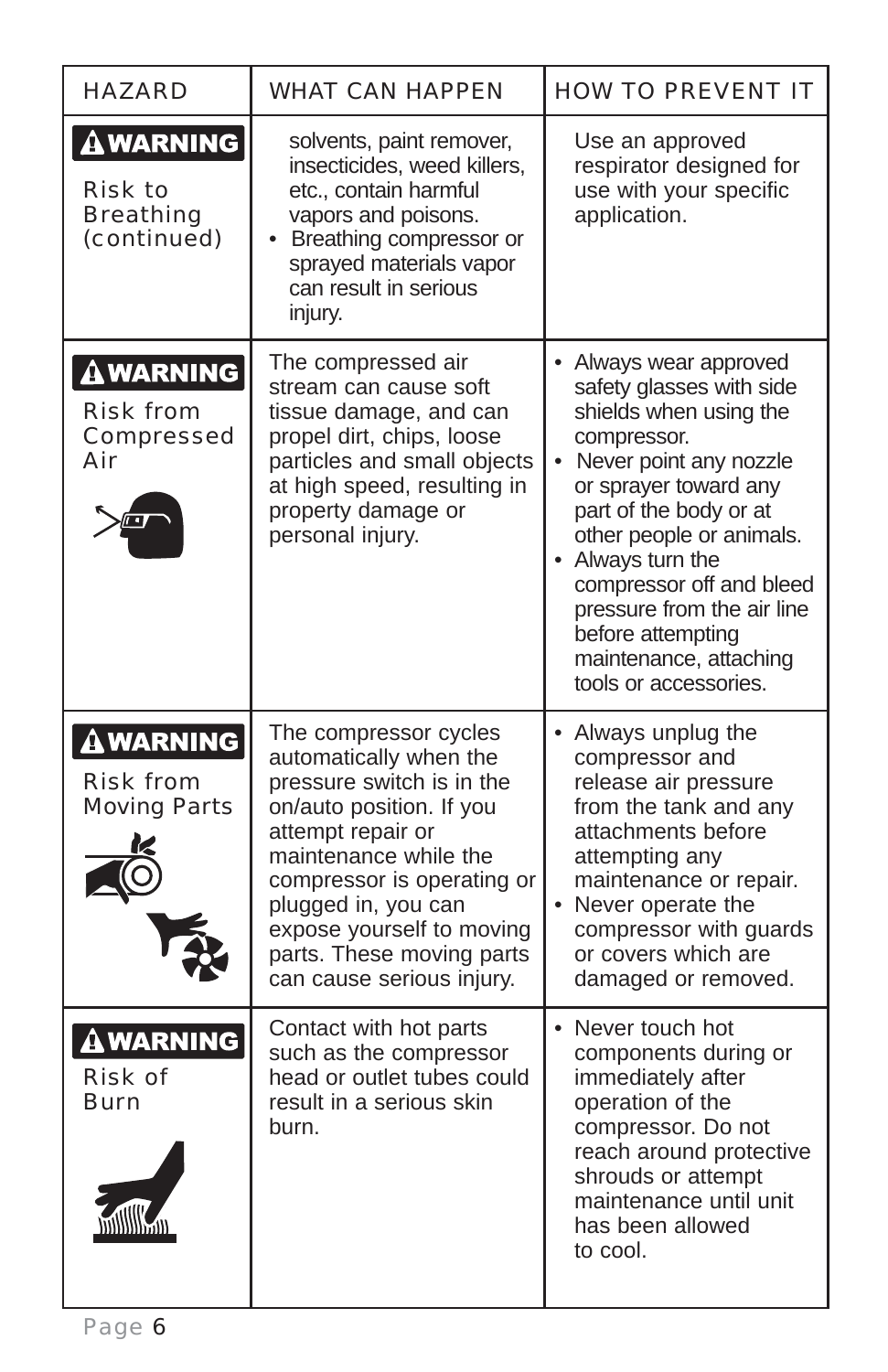## GLOSSARY

CFM: Cubic feet per minute.

SCFM: Standard cubic feet per minute; a unit of measure of air delivery.

PSIG: Pounds per square inch gauge; a unit of measure of pressure.

CUT-IN PRESSURE: While the motor is off, air tank pressure drops as you continue to use your accessory or air tool. When the tank pressure drops to a certain level the motor will restart automatically re-started is called "cut-in pressure".

CUT-OUT PRESSURE: When you turn on your air compressor, it begins to run, air pressure in the air tank begins to build. It builds to a certain pressure before the motor automatically shuts off - protecting your air tank from pressure higher than its design rating. The pressure at which the motor shuts off is called "cut-out pressure".

## DUTY CYCLE

All Makita manufactured air compressors are recommended to be operated on not more than a 50% duty cycle. This means an air compressor that pumps air more than 50% of one hour is considered misuse because the air compressor is undersized for the required air demand.

# GENERAL INFORMATION

This air compressor requires oil. Now you can enjoy all the benefits of having an oil lubricated professional air compressor. When oil is changed regularly, it will give you long, trouble-free life.

Your air compressor can be used for operating paint spray guns, air tools, caulking guns, grease guns, air brushes, sandblaster, inflating tires or spraying weed killers, insecticides, etc. An air pressure regulator is supplied for these applications.

Separate air transformers which combine the functions of air regulation and/or moisture and dirt removal should be used where applicable.

# ON-RECEIPT **INSPECTION**

DAMAGE: Each air compressor outfit is carefully tested and checked before shipment. With improper handling, damage may result in transit and cause problems with compressor operation.

Immediately upon arrival, check equipment for both concealed and visible damages to avoid expenses being incurred to correct such problems. This should be done regardless of any visible signs of damage to the shipping container. If this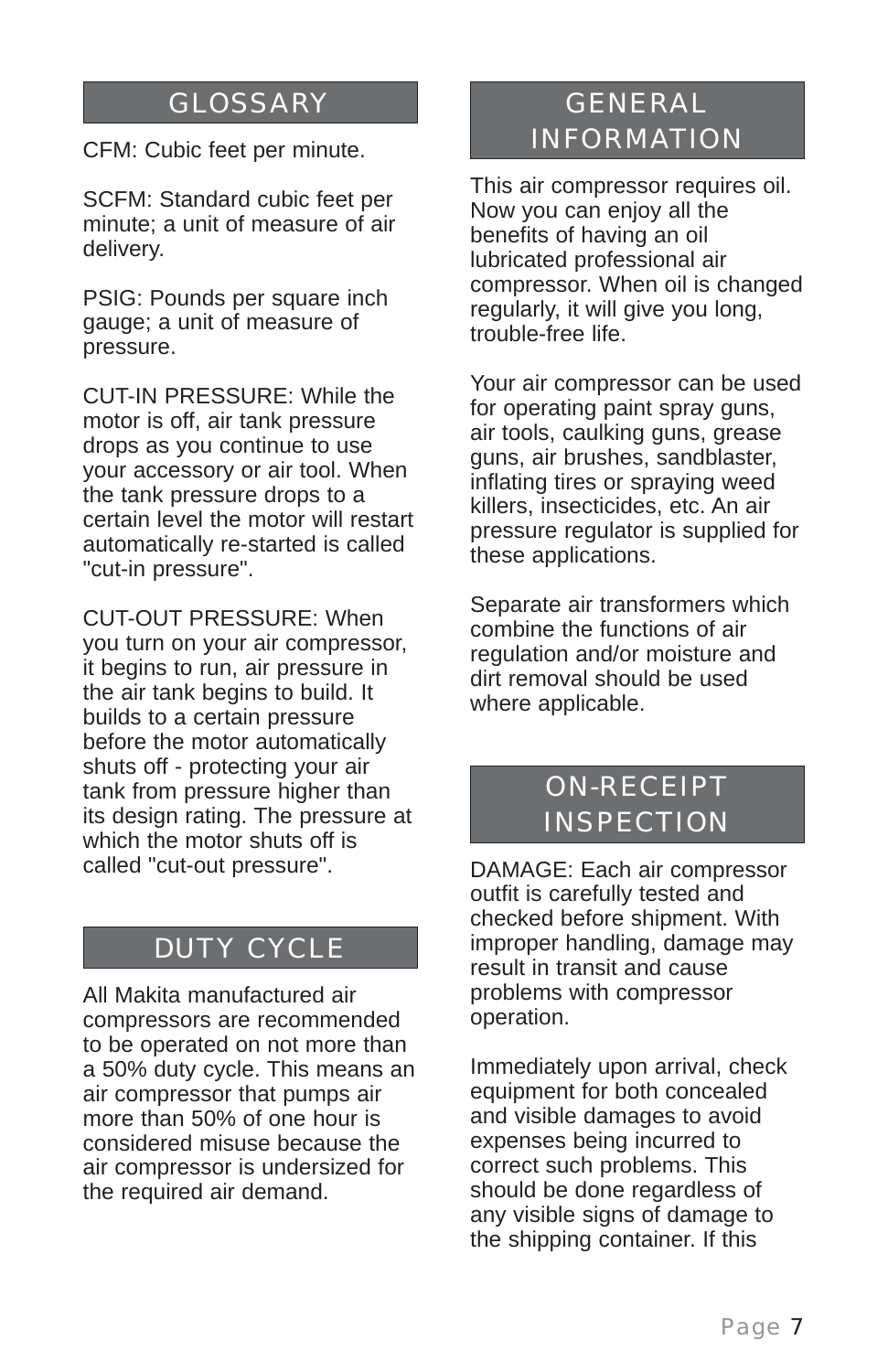product was shipped directly to you, report any damages to the carrier and arrange for inspection of goods immediately.

# STORAGE

Before you store the air compressor, make sure you do the following:

- 1. Review the "Maintenance" and "Operating Procedures" sections and perform maintenance as necessary. Be sure to drain water from the air tank.
- 2. Protect the electrical cord and air hose from damage (such as being stepped on or run over). Store the air compressor in a clean and dry location.

# DESCRIPTION OF **OPERATION**

DRAIN VALVE: The drain valve is located at the bottom of the air tank and is used to drain condensation at the end of each use.

MOTOR THERMAL OVERLOAD PROTECTOR: The electric motor has a manual thermal overload protector. If the motor overheats for any reason, the thermal overload protector will shut off the motor. Turn pressure switch to the "off" position and wait for unit to cool before pushing the reset button and restarting the compressor.

ON/AUTO - OFF SWITCH: Turn this switch to "on" to provide automatic power to the pressure switch and to "off" to remove power when finished using the compressor or when compressor will be left unattended.

AIR INTAKE FILTER: This filter is designed to clean air coming into the compressor pump. This filter must always be clean and free from obstructions. See "Maintenance".

AIR COMPRESSOR PUMP: To compress air, the piston moves up and down in the cylinder. On the down stroke, air is drawn in through the air intake valve. The exhaust valve remains closed. On the upstroke of the piston, air is compressed. The intake valve closes and compressed air is forced out through the exhaust valve, through the outlet tube, through the check valve and into the air tank. Useable air is not available until the compressor has raised the air tank pressure above that required at the air outlet.

CHECK VALVE: When the air compressor is operating, the check valve is "open", allowing compressed air to enter the air tank. When the air compressor reaches "cut-out" pressure, the check valve "closes", allowing air pressure to remain inside the air tank.

PRESSURE SWITCH UNLOADING VALVE: The pressure switch unloading valve located on the side of the pressure switch, is designed to automatically release compressed air from the compressor head and the outlet tube when the air compressor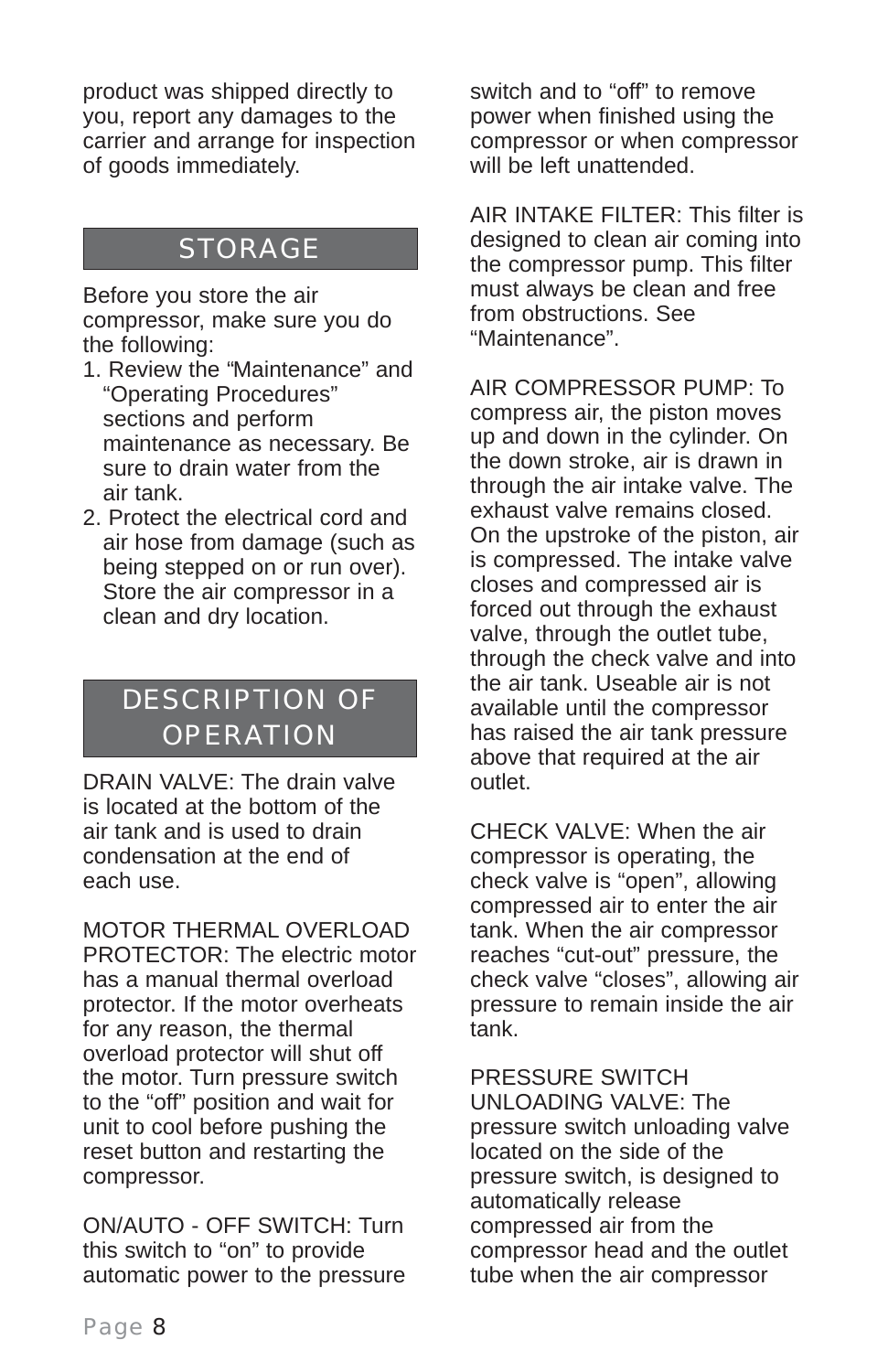reaches "cut-out" pressure. PRESSURE SWITCH: The pressure switch automatically starts the motor when the air tank pressure drops to the factory set "cut-in" pressure. It stops the motor when the air tank pressure reaches the factory set "cut-out" pressure.

SAFETY VALVE: If the pressure switch does not shut off the air compressor at its "cut-out" pressure setting, the safety valve will protect against high pressure by "popping out" at its factory set pressure (slightly higher than the pressure switch "cut-out" setting).

OUTLET PRESSURE GAUGE: The outlet pressure gauge indicates the air pressure available at the outlet side of the regulator. This pressure is controlled by the regulator and is always less or equal to the tank pressure. See "Operating Procedures".

TANK PRESSURE GAUGE: The tank pressure gauge indicates the air pressure in the tank.

REGULATOR: The air pressure coming from the air tank is controlled by the regulator knob. Turn the knob clockwise to increase pressure and counterclockwise to decrease pressure. To avoid minor re-adjustment after making a change in pressure setting, always approach the desired pressure from a lower pressure. When reducing from a higher to a lower setting, first reduce to some pressure less than desired pressure. Depending on the air requirements of each particular

accessory, the outlet regulated air pressure may have to be adjusted while you are operating the accessory.

# INSTALLATION AND BREAK-IN PROCEDURES

## LOCATION OF THE AIR **COMPRESSOR**

Locate the air compressor in a clean, dry and well-ventilated area. The air filter must be kept clear of obstructions, which could reduce air delivery of the air compressor. The air compressor should be located at least 12 inches away from the wall or other obstructions that will interfere with the flow of air. The air compressor head and shroud are designed to allow for proper cooling. If humidity is high, an air filter can be installed on the air outlet adapter to remove excessive moisture. Follow the instructions packaged with the air filter for proper installation.

## LUBRICATION AND OIL

CAUTION: Do not attempt to operate this air compressor without first adding oil to the crankcase. Serious damage will result from even limited operation unless filled with oil and broken in correctly. Make sure to closely follow initial start-up procedures. Compressor oil is provided; on a level surface, please fill the crankcase to proper level indicated on the sight glass.

WARNING: Compressors are shipped without oil. A small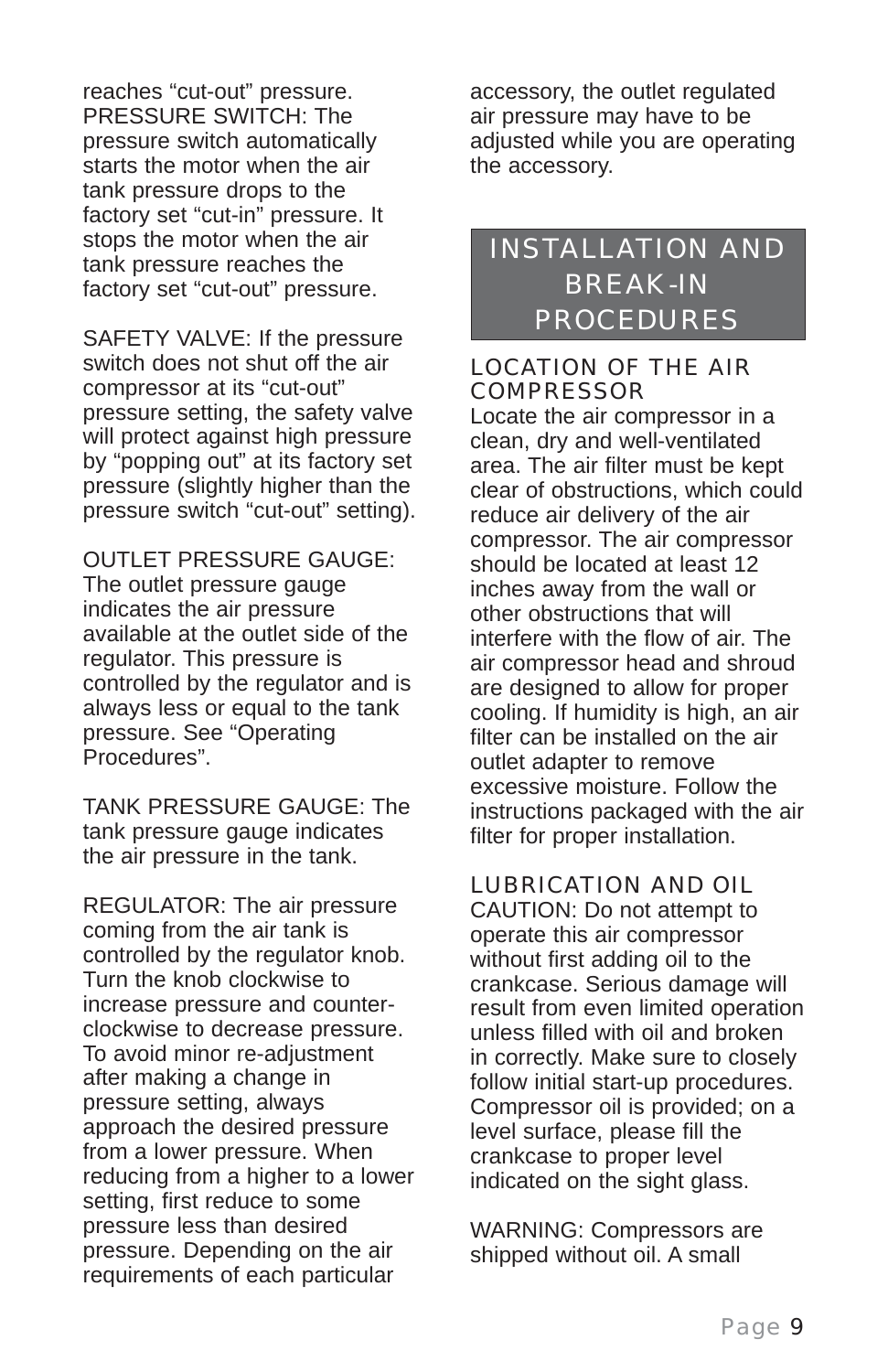amount of oil may be present in the pump upon receipt of the air compressor. This is due to factory testing and does not mean the pump contains oil.

CAUTION: Multi-Viscosity motor oils, like 10W 30, should not be used in an air compressor. They leave carbon deposits on critical components, thus reducing performance and compressor life. Use air compressor oil only.

## Initial Start Up Procedure:

- 1.Open the air receiver's drain valve.
- 2.Plug power supply cord into correct power source.
- 3.Run the compressor for a minimum of twenty (20) minutes in the no-load condition to lubricate the bearings and pistons, and to seat the piston rings.
- 4.Close air receiver drain valve and outlet valve. Your compressor is now ready for use.

## Extension Cords

To avoid voltage drop, power loss, and overheating of the motor, use extra air hose instead of an extension cord. Low voltage can cause damage to the motor.

If an extension cord must be used:

- · Use only an approved 3-wire extension cord that has a 3 blade grounding plug and a 3 slot receptacle that will accept the plug on the air compressor.
- · Make sure the extension cord is in good condition.

Please see the chart below as the MINIMUM requirements:

| Amp<br>Rating | <b>Length of</b><br><b>Cord in Feet</b> |     |      |      |
|---------------|-----------------------------------------|-----|------|------|
| (120 Volts)   | 25'                                     | 50' | 100' | 150' |
| $10-12$       | 16                                      | 14  | 10   | 8    |
| $12 - 14$     | 16                                      | 12  | 10   | 8    |
| $14-16$       | 16                                      | 12  | 10   | 8    |
| $16-18$       | 14                                      | 12  | 8    | 8    |
| 18-20         | 14                                      | 12  | 8    | 8    |

## Piping

Plastic or PVC pipe is not designed for use with compressed air. Regardless of its indicated pressure rating, plastic pipe can burst from air pressure. Use only metal pipe for air distribution lines.

If a pipe line is necessary, use pipe that is the same size, or larger than, the air tank outlet. Piping that is too small will restrict the flow of air. If piping is over 100 feet long, use the next larger size. Bury underground lines below the frost line and avoid pockets where condensation can gather and freeze. Apply pressure before underground lines are covered to make sure all pipe joints are free of leaks.

## Grounding Instruction

WARNING: Risk of electric shock! In the event if a short circuit, grounding reduces the risk of shock by providing an escape wire for the electric current. This air compressor must be properly grounded. The air compressor is equipped with a cord having a grounding wire with an appropriate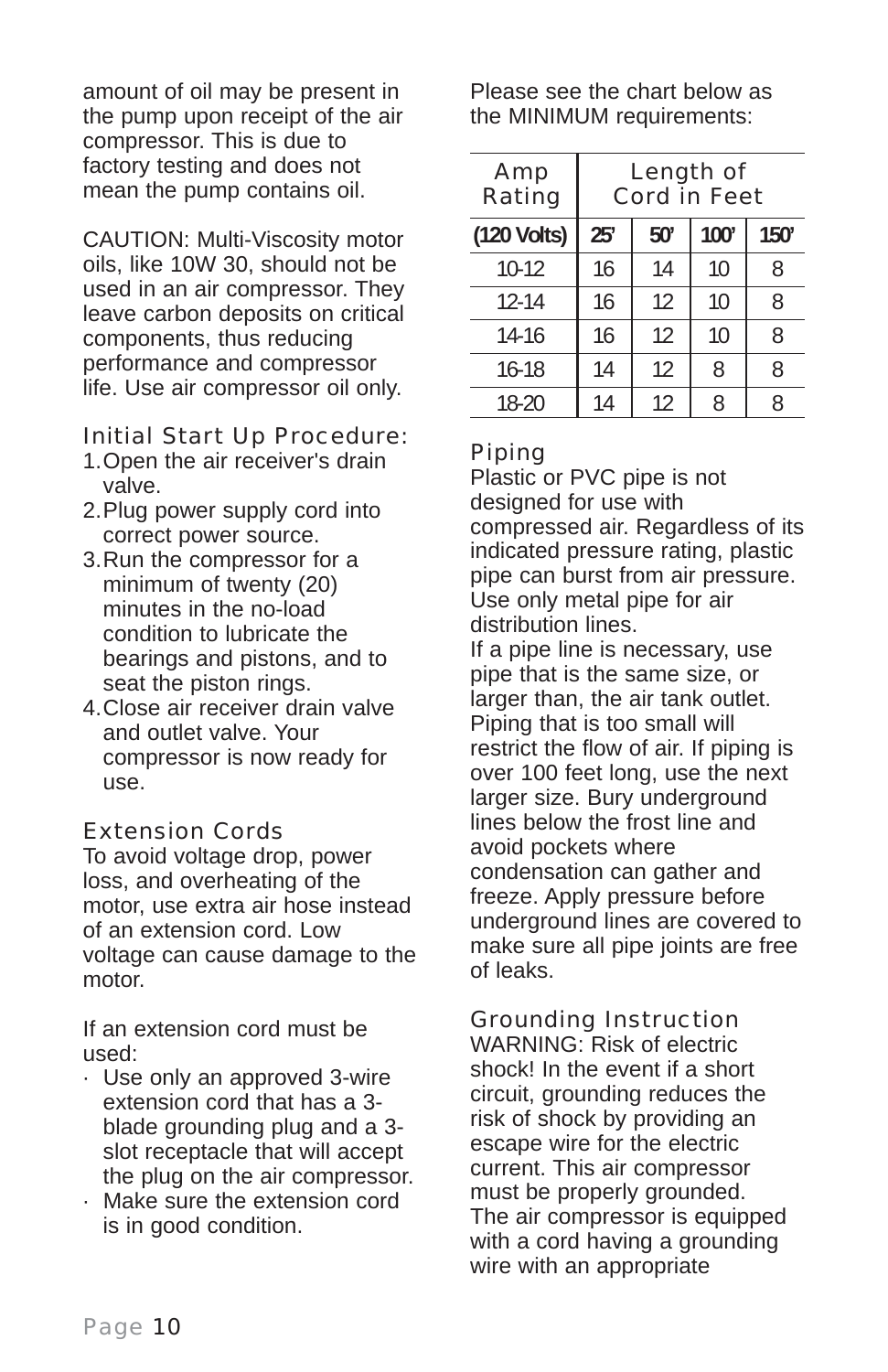grounding plug. The plug must be used with an outlet that has been installed and grounded in accordance with all local codes and ordinances. The outlet must have the same configuration as the plug. DO NOT USE AN ADAPTER.

Inspect the plug and cord before each use. Do not use if there are signs of damage.

DANGER: Improper grounding can result in electrical shock. Do not modify the plug that has been provided. If it does not fit the available outlet, the correct outlet should be installed by a qualified electrician.

# OPERATING PROCEDURES

## Daily Start-up Checklist

- 1. Before attaching air hose or accessories, make sure the pressure switch lever is set to "OFF" and the air regulator or shut-off valve is closed.
- 2. Attach hose and accessories. Too much air pressure causes a hazardous risk of bursting. Check the manufacturer's maximum pressure rating for air tools and accessories. The regulator outlet pressure must never exceed the maximum pressure rating.
- 3. Turn the pressure switch lever to "ON/AUTO" and allow tank pressure to build. Motor will stop when tank pressure reaches "cut-out" pressure.
- 4. Open the regulator by turning it clockwise. Adjust the regulator to the correct pressure setting. Your compressor is ready for use.
- 5. Always operate the air compressor in well-ventilated areas; free of gasoline or other solvent vapors. Do not operate the compressor near the spray area.

### When you are finished:

- 6. Set the pressure switch lever to "OFF".
- 7. Using the air tool or accessory, bleed the tank pressure down to zero.
- 8. Remove the air tool or accessory.
- 9. Drain water from air tank by opening drain cock valve on bottom of tank. WATER WILL CONDENSE IN THE AIR TANK. IF NOT DRAINED, WATER WILL CORRODE AND WEAKEN THE AIR TANK CAUSING A RISK OF AIR TANK RUPTURE.

## Note:

If drain cock valve is plugged, release all air pressure. The valve can then be removed, cleaned, then reinstalled.

10. After the water has been drained, close the drain valve. The air compressor can now be stored.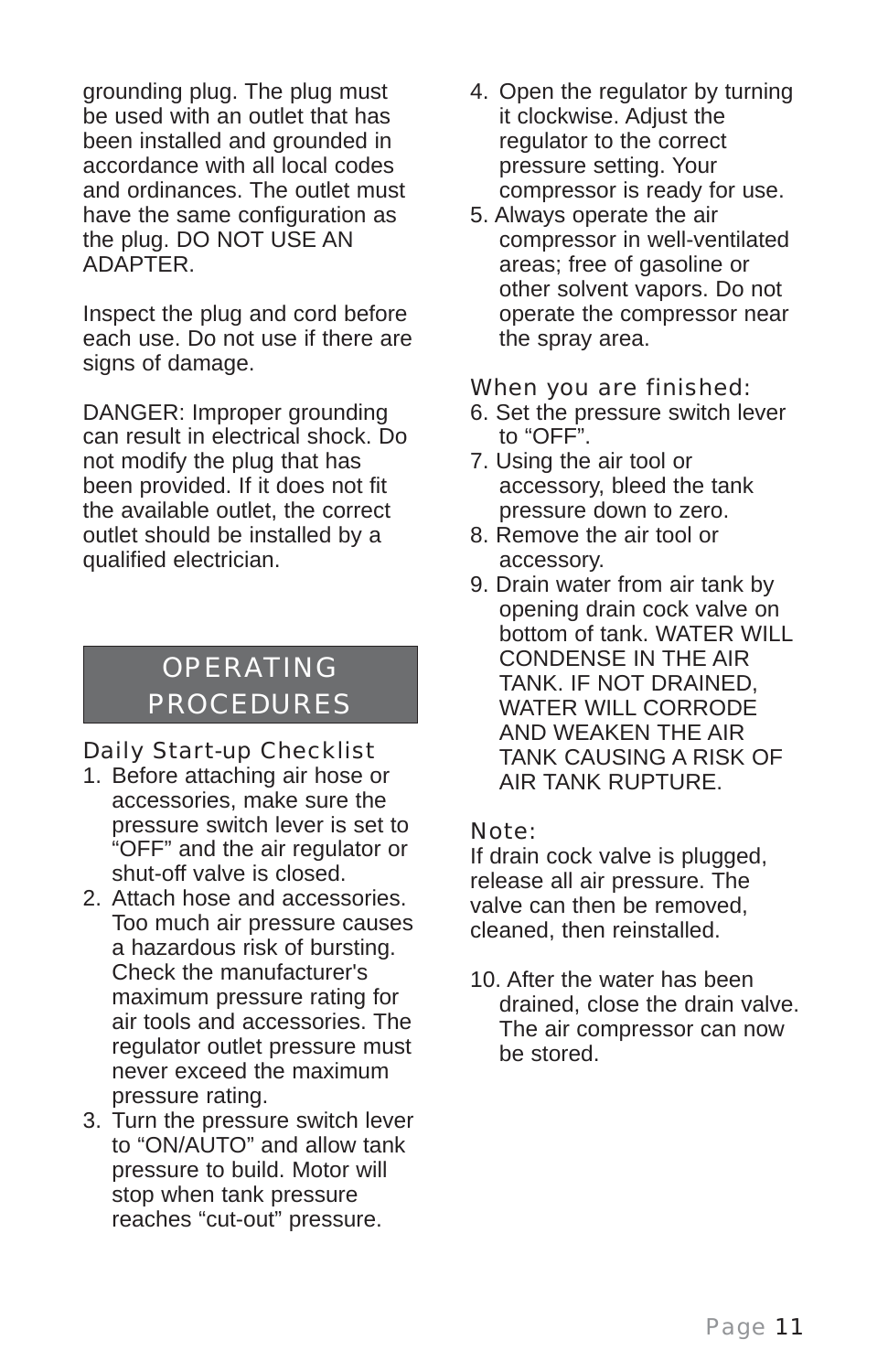# MAINTENANCE

**WARNING: UNIT CYCLES AUTOMATICALLY WHEN POWER IS ON. WHEN DOING MAINTENANCE, YOU MAY BE EXPOSED TO VOLTAGE SOURCES, COMPRESSED AIR OR MOVING PARTS. PERSONAL INJURIES CAN OCCUR. BEFORE PERFORMING ANY MAINTENANCE OR REPAIR, UNPLUG THE COMPRESSOR AND BLEED OFF ALL AIR PRESSURE.**

To ensure efficient operation and longer life of the air compressor unit, a routine maintenance schedule should be prepared and followed. The following routine maintenance schedule is geared to a unit in a normal working environment operating on a daily basis. If necessary, the schedule should be modified to suit the conditions under which your compressor is used. The modifications will depend upon the hours of operation and the working environment. Compressor units in an extremely dirty and/or hostile environment will require a greater frequency of all maintenance checks.

# ROUTINE MAINTENANCE SCHEDULE

- 1. Drain water from the air tank, any moisture separators or transformers.
- 2. Check for any unusual noise and/or vibration.
- 3. Manually check all safety valves to make sure they are operating properly.
- 4. Inspect air filter, replace if necessary.
- 5. Inspect air lines and fittings for leaks; correct as necessary.

Each year of operation or if a problem is suspected:

- Check condition of air compressor pump intake and exhaust valves.
- Check condition of check valve. Replace if damaged or worn out.

## Filling with Oil:

- 1.Remove the oil filler plug.
- 2.Slowly pour the proper oil into the pump crankcase.
- 3.Always keep oil level in the middle of the sight glass.

## Changing the Oil:

Note: Every 300 hours or 3 months, whichever comes first. 1.Remove the oil drain plug.

| AMBIENT<br><b>TEMPERATURES AT</b><br>POINT OF OPERATION | <b>SAE</b><br><b>VISCOSITY</b> | <b>ISO</b><br><b>VISCOSITY</b> |
|---------------------------------------------------------|--------------------------------|--------------------------------|
| -16°C TO 0°C (3.2°F - 32°F)                             | SAE 10W                        | <b>ISO 32</b>                  |
| 1°C TO 26°C (33.8°F - 78.8°F)                           | SAE 20W                        | <b>ISO 68</b>                  |
| ABOVE 27°C (80.6°F)                                     | SAE 30W                        | <b>ISO 100</b>                 |

## COLD WEATHER CONDITIONS: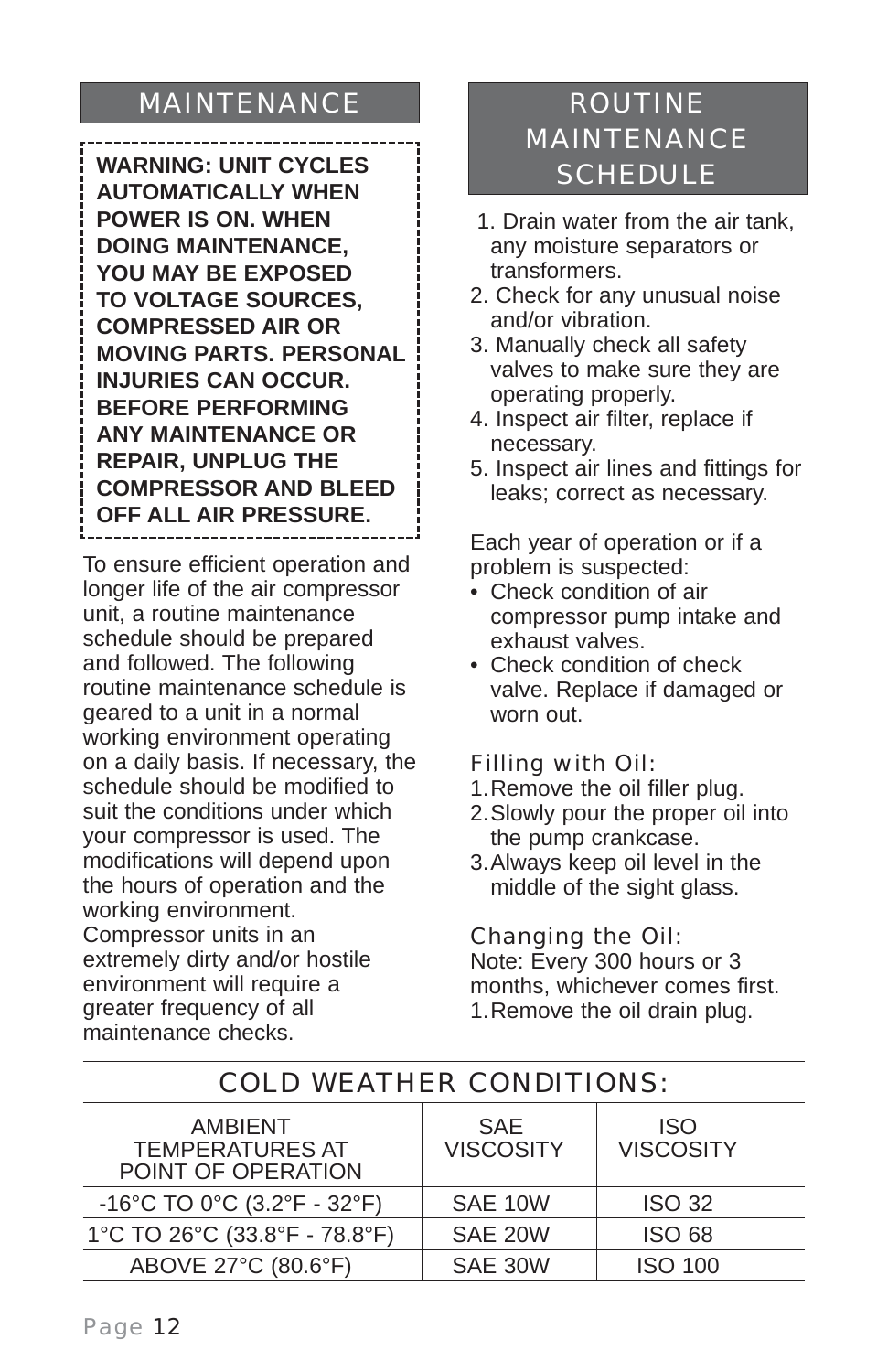Allow oil to drain completely.

- 2.Replace the oil drain plug (The use of a sealing compound or Teflon tape to avoid leakage is recommended.)
- 3.Refill with the recommended oil to the proper level.

# **SERVICE** INSTRUCTIONS

Air Filter - Inspection and Replacement:

- Keep the air filter clean at all times. Do not operate the compressor with the air filter removed.
- A dirty air filter will not allow the compressor to operate at full capacity. Before you use the compressor, check the air filter to be sure it is clean.
- If it is dirty, check and replace the filter element.

\_\_\_\_\_\_\_\_\_\_\_\_\_\_\_\_\_\_

**WARNING: SAFETY VALVE – INSPECTION IF THE SAFETY VALVE DOES NOT WORK PROPERLY, OVER-PRESSURIZATION MAY OCCUR, CAUSING AIR TANK RUPTURE OR AN EXPLOSION. OCCASIONALLY PULL THE RING ON THE SAFETY VALVE TO MAKE SURE THAT THE SAFETY VALVE OPERATES FREELY. IF THE VALVE IS STUCK OR DOES NOT OPERATE SMOOTHLY, IT MUST BE REPLACED WITH THE SAME TYPE OF VALVE.**  

## Units with External Brass Check Valve Replacement

- 1. Release all air pressure from air tank and unplug outfit.
- 2. Remove shroud.
- 3. Loosen the top and bottom nut of the outlet tube and remove.
- 4. Remove the pressure release tube and fitting.
- 5. Unscrew the check valve (turn counterclockwise) using a socket wrench.
- 6. Check that the valve disc moves freely inside the check valve and that the spring holds the disc in the upper, closed position. The check valve may be cleaned with a suitable solvent.
- 7. Apply sealant to the check valve threads. Reinstall the check valve (turn clockwise).
- 8. Replace the pressure release tube and fitting.
- 9. Replace the outlet tube and tighten top and bottom nuts.
- 10. Replace the shroud.

## Motor

The motor has a manual reset thermal overload protector switch. If the motor overheats for any reason, the overload protector will shut off the motor. The motor must be allowed to cool down before resetting the overload switch and restarting.

If the overload protector shuts the motor off frequently, check for a possible voltage problem. Low voltage can also be suspected when:

- 1. The motor does not get up to full power or speed.
- 2. Fuses blow out when starting the motor; lights dim and remain dim when motor is started and is running.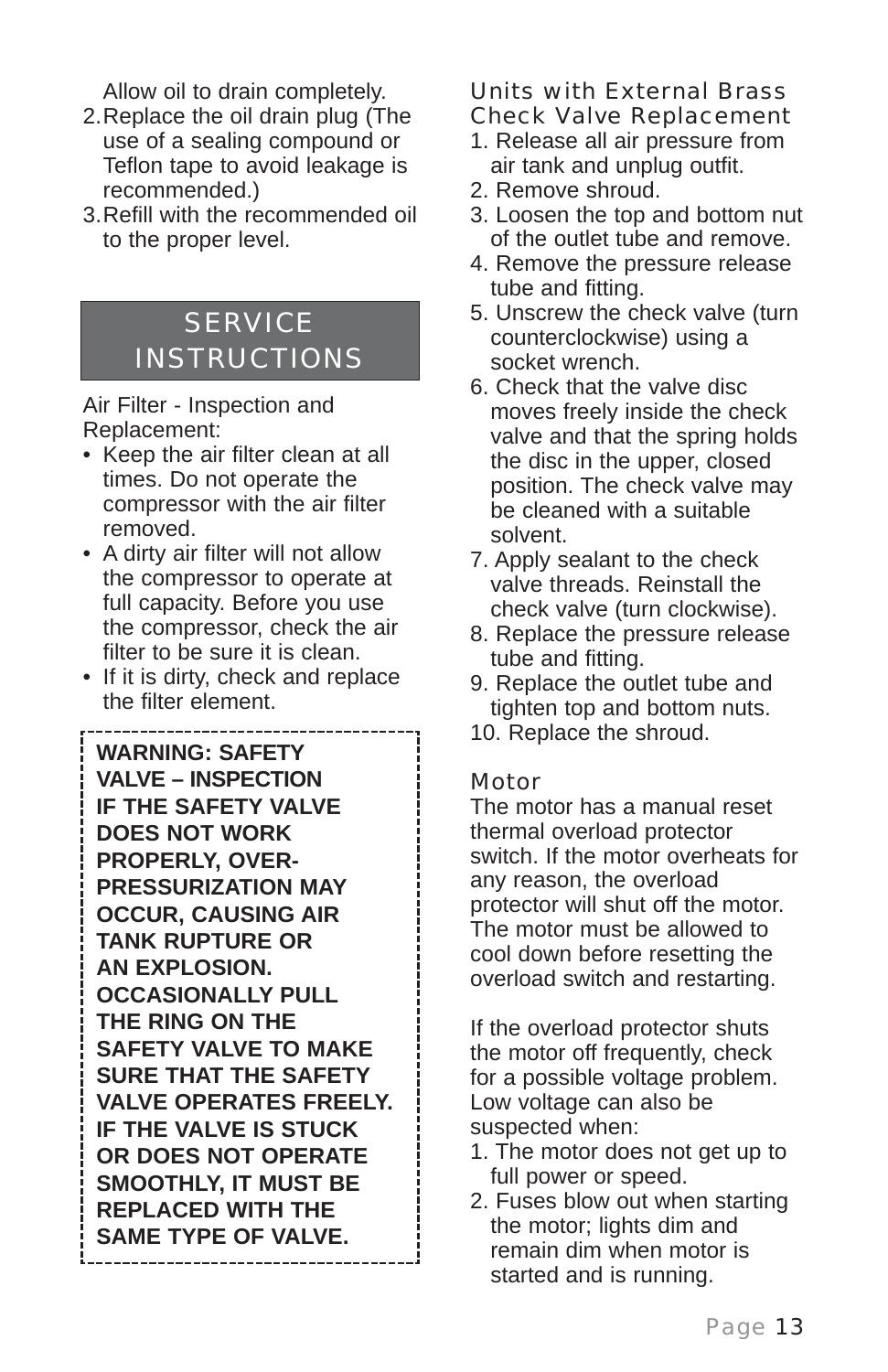# TROUBLESHOOTING GUIDE

#### PERFORMING REPAIRS MAY EXPOSE VOLTAGE SOURCES, MOVING PARTS OR COMPRESSED AIR SOURCES. PERSONAL INJURY MAY OCCUR. PRIOR TO ATTEMPTING ANY REPAIRS, UNPLUG THE COMPRESSOR AND BLEED OFF TANK AIR PRESSURE.

| <b>PROBLEM</b>                                               | <b>CAUSE</b>                                                                                 | <b>CORRECTION</b>                                                                                                                                                                                                                                                                                                                                                                                |
|--------------------------------------------------------------|----------------------------------------------------------------------------------------------|--------------------------------------------------------------------------------------------------------------------------------------------------------------------------------------------------------------------------------------------------------------------------------------------------------------------------------------------------------------------------------------------------|
| Excessive<br>tank<br>pressure -<br>safety valve<br>pops off. | Defective<br>pressure<br>switch.<br>Improper<br>wiring.                                      | Move the pressure switch lever to the<br>$\bullet$<br>"OFF" position. If the unit doesn't shut<br>off, unplug. If the electrical contacts are<br>welded together, replace the pressure<br>switch.<br>• If the contacts are good, check to see if<br>the pin in the pressure release valve is<br>stuck. If it does not move freely, replace<br>the valve.<br>• Adjust or replace pressure switch. |
|                                                              |                                                                                              |                                                                                                                                                                                                                                                                                                                                                                                                  |
| Air leaks at<br>fittings.                                    | <b>Fittings are</b><br>not tight<br>enough.                                                  | Tighten fittings where air can be heard<br>escaping. Check fittings with a soap and<br>water solution. DO NOT OVER TIGHTEN.                                                                                                                                                                                                                                                                      |
| Air leaks at<br>or inside<br>check<br>valve.                 | Defective or<br>dirty check<br>valve.                                                        | A defective check valve results in a<br>constant air leak at the pressure release<br>valve where there is a pressure in the tank<br>and the compressor is shut off. Remove<br>and clean or replace check valve. DO<br>NOT OVER TIGHTEN.                                                                                                                                                          |
| Air leaks at<br>pressure<br>switch<br>unloader<br>valve.     | <b>Defective</b><br>pressure<br>switch<br>unloader<br>valve, or<br>defective<br>check valve. | Contact a trained service technician.                                                                                                                                                                                                                                                                                                                                                            |
| Air leaks in<br>air tank or<br>at air tank<br>welds.         | Defective air<br>tank.                                                                       | Air tank must be replaced. Do not repair<br>the leak. WARNING DO NOT DRILL<br>INTO, WELD OR OTHERWISE MODIFY<br>AIR TANK OR IT WILL WEAKEN. THE<br>TANK CAN RUPTURE OR EXPLODE.                                                                                                                                                                                                                  |
| Air leaks<br>between<br>head and<br>valve plate.             | <b>Blown head</b><br>gasket.                                                                 | Replace gasket or contact Authorized<br>Service Technician.                                                                                                                                                                                                                                                                                                                                      |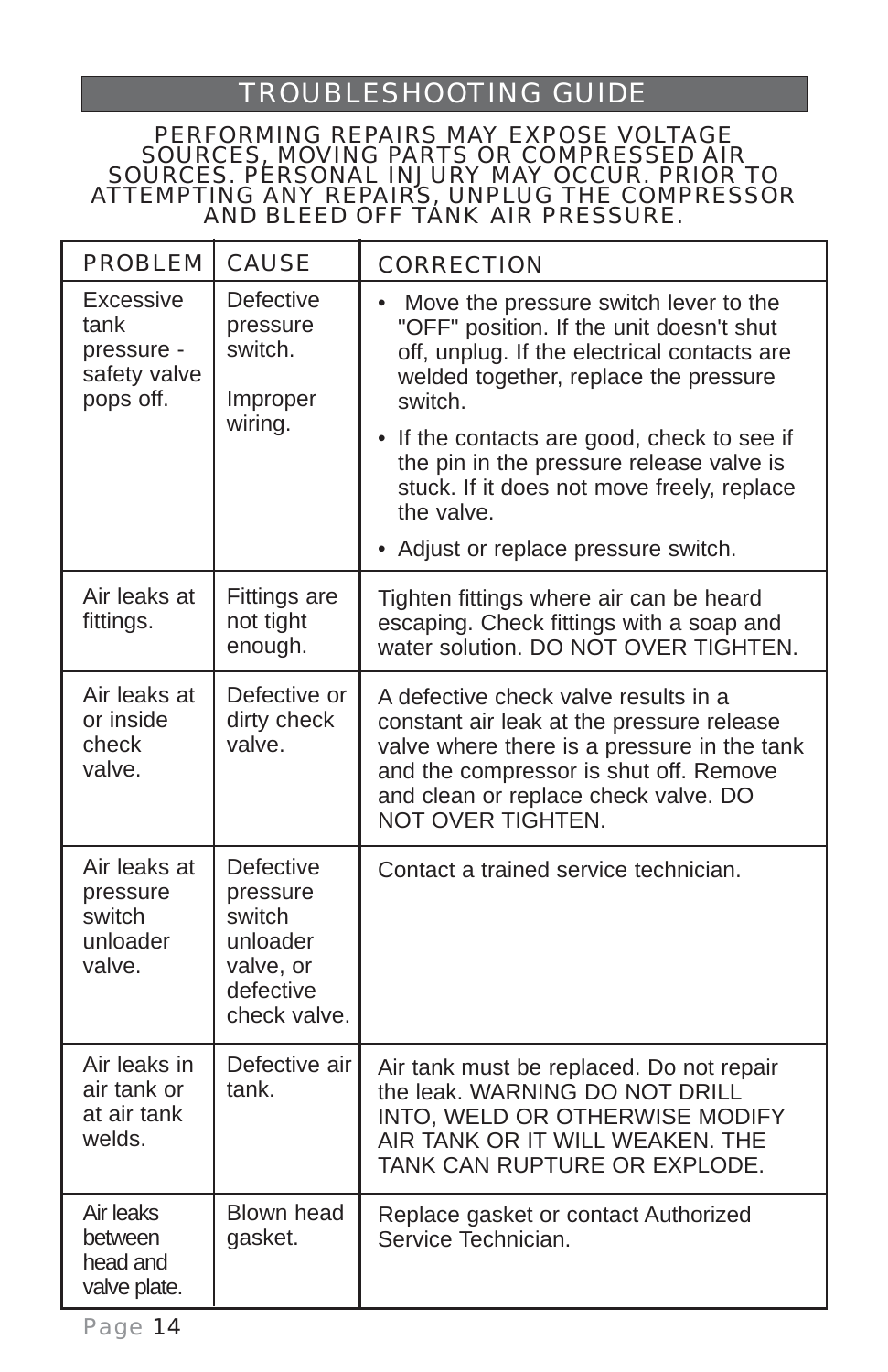| <b>PROBLEM</b>                                                                                         | <b>CAUSE</b>                                                                                                                                                                                             | <b>CORRECTION</b>                                                                                                                                                                                                                                                                                                                                                                          |
|--------------------------------------------------------------------------------------------------------|----------------------------------------------------------------------------------------------------------------------------------------------------------------------------------------------------------|--------------------------------------------------------------------------------------------------------------------------------------------------------------------------------------------------------------------------------------------------------------------------------------------------------------------------------------------------------------------------------------------|
| Pressure<br>reading on<br>the<br>regulated<br>pressure<br>gauge<br>drops when<br>accessory<br>is used. | It is normal for<br>"some"<br>pressure drop<br>to occur.                                                                                                                                                 | If there is an excessive amount of<br>pressure drop when the accessory is<br>used, adjust the regulator following the<br>instructions.<br>Note: Adjust the regulated pressure<br>under flow conditions (while accessory is<br>being used).                                                                                                                                                 |
| Air leak<br>from safety<br>valve.                                                                      | Possible<br>defective<br>safety valve.                                                                                                                                                                   | Operate safety valve manually by pulling<br>on ring. If valve still leaks, it should be<br>replaced.                                                                                                                                                                                                                                                                                       |
| Compressor<br>is not<br>supplying<br>enough air<br>to operate<br>accessories.                          | • Prolonged<br>excessive<br>use of air.<br>• Compressor<br>is not large<br>enough for<br>air<br>requirement.<br>• Restricted<br>air intake<br>filter.<br>• Unit is not<br>plugged in.<br>• Hole in hose. | • Decrease amount of air usage.<br>• Check the accessory air requirement.<br>If it is higher than the SCFM or<br>pressure supplied by your air<br>compressor, you need a larger<br>compressor.<br>• Clean or replace air intake filter. Do<br>not operate the air compressor in the<br>paint spray area.<br>• Plug unit into "live" electrical outlet.<br>• Check and replace if required. |
|                                                                                                        | • Check valve<br>restricted.<br>• Air leaks.                                                                                                                                                             | • Remove and clean, or replace.<br>• Tighten fittings. (See Air Leaks section<br>of troubleshooting guide).                                                                                                                                                                                                                                                                                |
| Motor will<br>not run.                                                                                 | $\bullet$ Motor<br>overload<br>protection<br>switch has<br>tripped.<br>Tank<br>pressure<br>exceeds<br>pressure<br>switch "cut-                                                                           | • Let motor cool off and reset overload<br>switch.<br>Motor will start automatically when<br>tank pressure drops below "cut-in"<br>pressure of pressure switch.                                                                                                                                                                                                                            |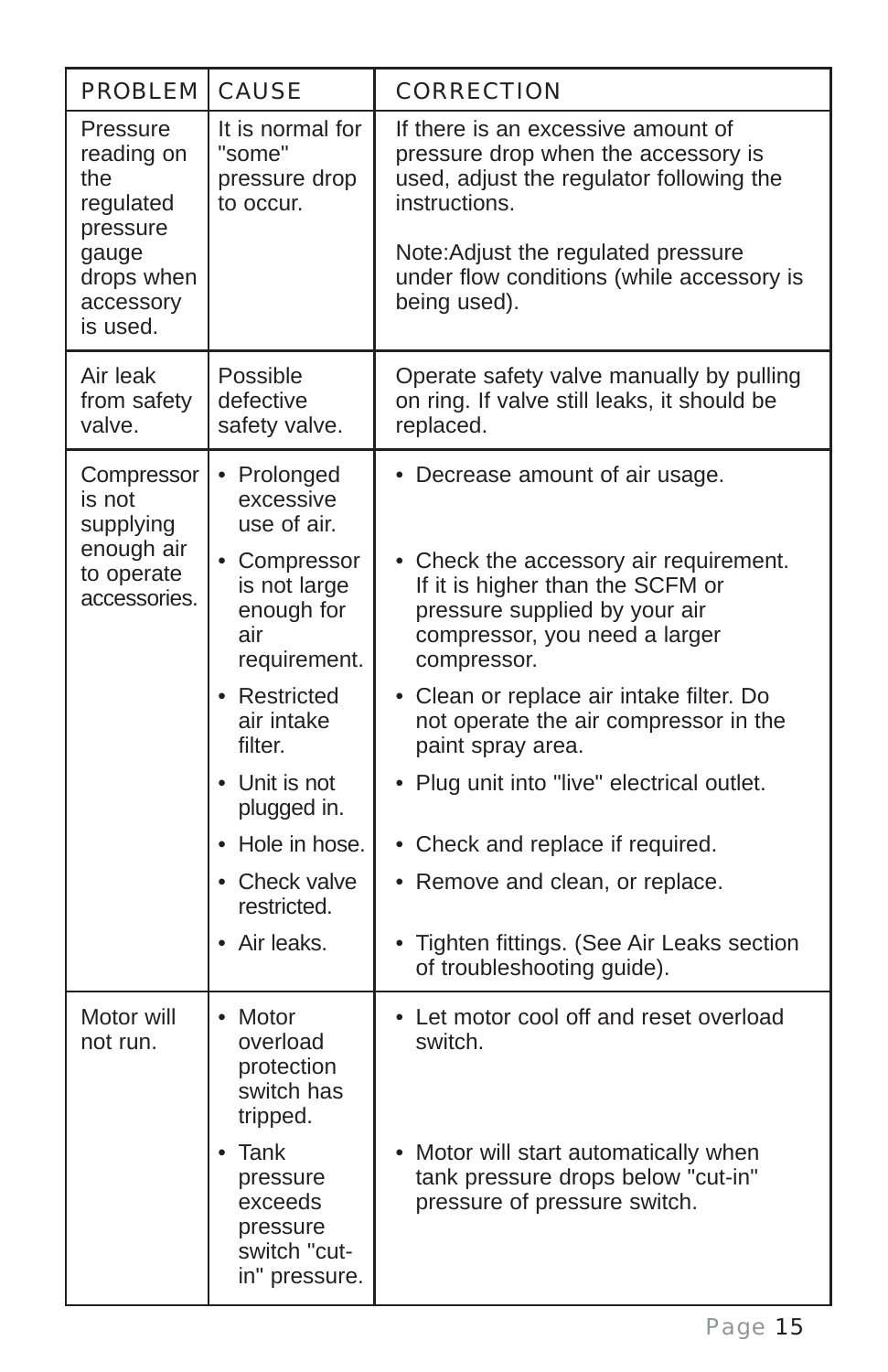| <b>PROBLEM CAUSE</b>                                                                                    |                                                                                             | <b>CORRECTION</b>                                                                                                                                                                                            |
|---------------------------------------------------------------------------------------------------------|---------------------------------------------------------------------------------------------|--------------------------------------------------------------------------------------------------------------------------------------------------------------------------------------------------------------|
| Motor will<br>not run.                                                                                  | • Check valve is<br>stuck open.                                                             | • Remove and clean, or replace.                                                                                                                                                                              |
| (con't)                                                                                                 | • Loose electrical<br>connections.                                                          | • Check wiring connection inside<br>pressure switch and terminal box<br>area.                                                                                                                                |
|                                                                                                         | • Possible<br>defective<br>capacitor.                                                       | • Return to an Authorized Warranty<br>Service Center for inspection or<br>replacement if necessary.                                                                                                          |
|                                                                                                         | • Paint spray on<br>internal motor<br>parts.                                                | • Have checked at an Authorized<br>Warranty Service Center. Do not<br>operate the compressor in the paint<br>spray area. See flammable vapor<br>warning.                                                     |
|                                                                                                         | • Possible<br>defective<br>motor.                                                           | • Have checked at an Authorized<br><b>Warranty Service Center.</b>                                                                                                                                           |
|                                                                                                         | • Fuse Blown,<br>circuit breaker<br>tripped.                                                | 1. Check fuse box for blown fuse and<br>replace. If necessary, reset circuit<br>breaker. Do not use a fuse or circuit<br>breaker with higher rating than<br>specified for your particular branch<br>circuit. |
|                                                                                                         |                                                                                             | 2. Check for low voltage conditions<br>and/or proper extension cord.                                                                                                                                         |
|                                                                                                         |                                                                                             | 3. Disconnect the other electrical<br>appliances from circuit or operate<br>the compressor on its own branch<br>circuit.                                                                                     |
|                                                                                                         | • Pressure<br>unloader valve<br>on pressure<br>switch has not<br>unloaded head<br>pressure. | • Bleed the line by pushing the lever<br>on the pressure switch to the "off"<br>position; if the valve does not open,<br>replace it.                                                                         |
| Regulator<br>knob has<br>continuous<br>air leak.<br>Regulator<br>will not<br>shut off at<br>air outlet. | Dirty or damaged<br>regulator internal<br>parts.                                            | Replace regulator.                                                                                                                                                                                           |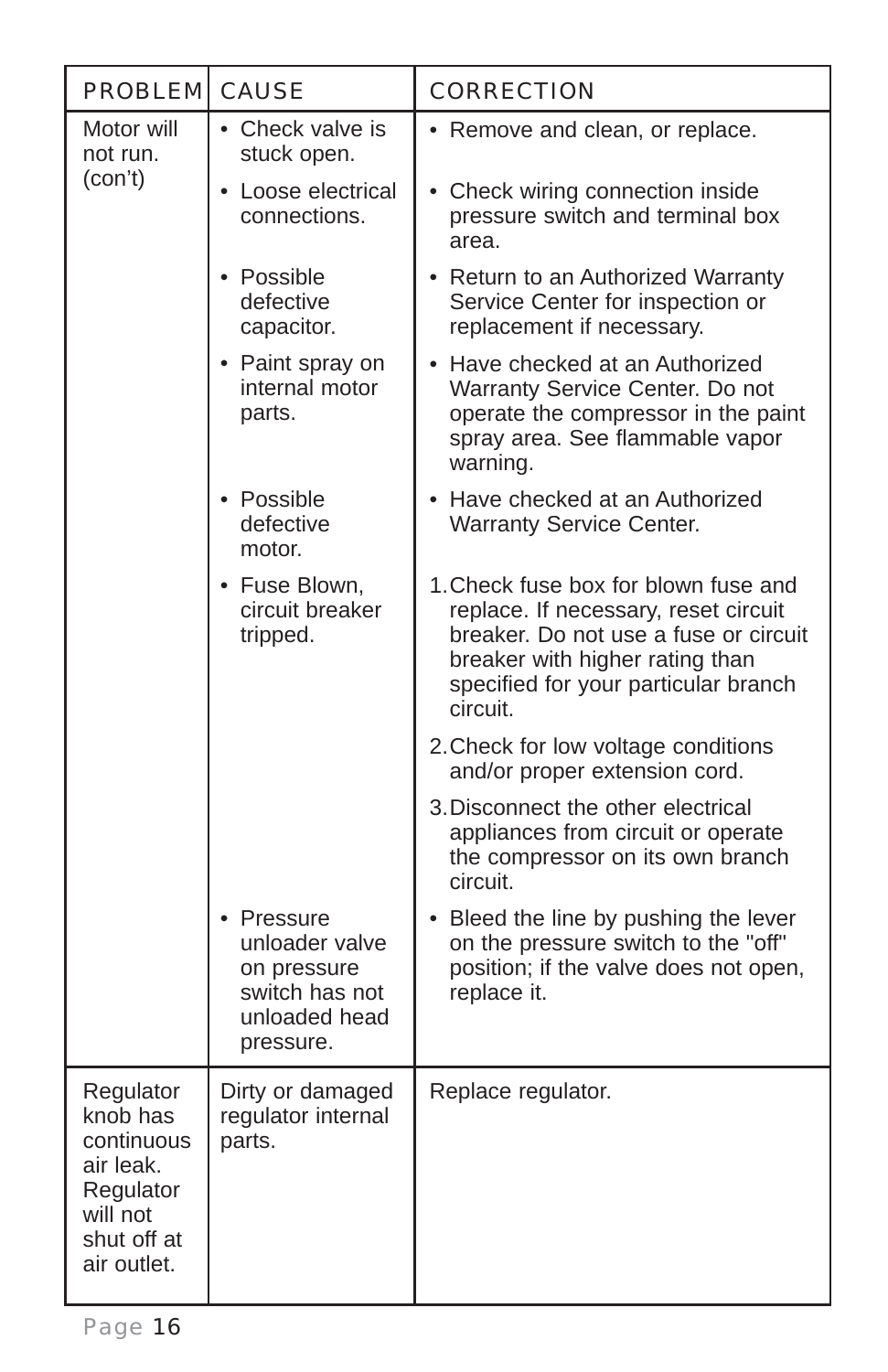# WARNING

Some dust created by power sanding, sawing, grinding, drilling, and other construction activities contains chemicals known to the State of California to cause cancer, birth defects or other reproductive harm. Some examples of these chemicals are:

- lead from lead-based paints,
- crystalline silica from bricks and cement and other masonry products, and
- arsenic and chromium from chemically-treated lumber.

Your risk from these exposures varies, depending on how often you do this type of work. To reduce your exposure to these chemicals: work in a well ventilated area, and work with approved safety equipment, such as those dust masks that are specially designed to filter out microscopic particles.

MAKITA LIMITED ONE YEAR WARRANTY Warranty Policy

Every Makita tool is thoroughly inspected and tested before leaving the factory. It is warranted to be free of defects from workmanship and materials for the period of ONE YEAR from the date of original purchase. Should any trouble develop during this one year period, return the COMPLETE tool, freight prepaid, to one of Makita's Factory or Authorized Service Centers. If inspection shows the trouble is caused by defective workmanship or material, Makita will repair, (or at our option, replace), without charge.

This warranty does not apply where:

- repairs have been made or attempted by others;
- repairs are required because of normal wear and tear;
- the tool has been abused, misused or improperly maintained;
- alterations have been made to the tool.

IN NO EVENT SHALL MAKITA BE LIABLE FOR ANY INDIRECT, INCIDENTAL OR CONSEQUENTIAL DAMAGES FROM THE SALE OR USE OF THE PRODUCT. THIS DISCLAIMER APPLIES BOTH DURING AND AFTER THE TERM OF THIS WARRANTY.

MAKITA DISCLAIMS LIABILITY FOR ANY IMPLIED WARRANTIES, INCLUDING IMPLIED WARRANTIES OF "MERCHANTABILITY" AND "FITNESS FOR A SPECIFIC PURPOSE," AFTER THE ONE YEAR TERM OF THIS WARRANTY.

This Warranty gives you specific legal rights, and you may also have other rights which vary from state to state. Some states do not allow the exclusion or limitation of incidental or consequential damages, so the above limitation or exclusion may not apply to you. Some states do not allow limitation on how long an implied warranty lasts, so the above limitation may not apply to you.

> Makita Corporation 3-11-8, Sumiyoshi-cho, Anjo, Aichi 446-8502 Japan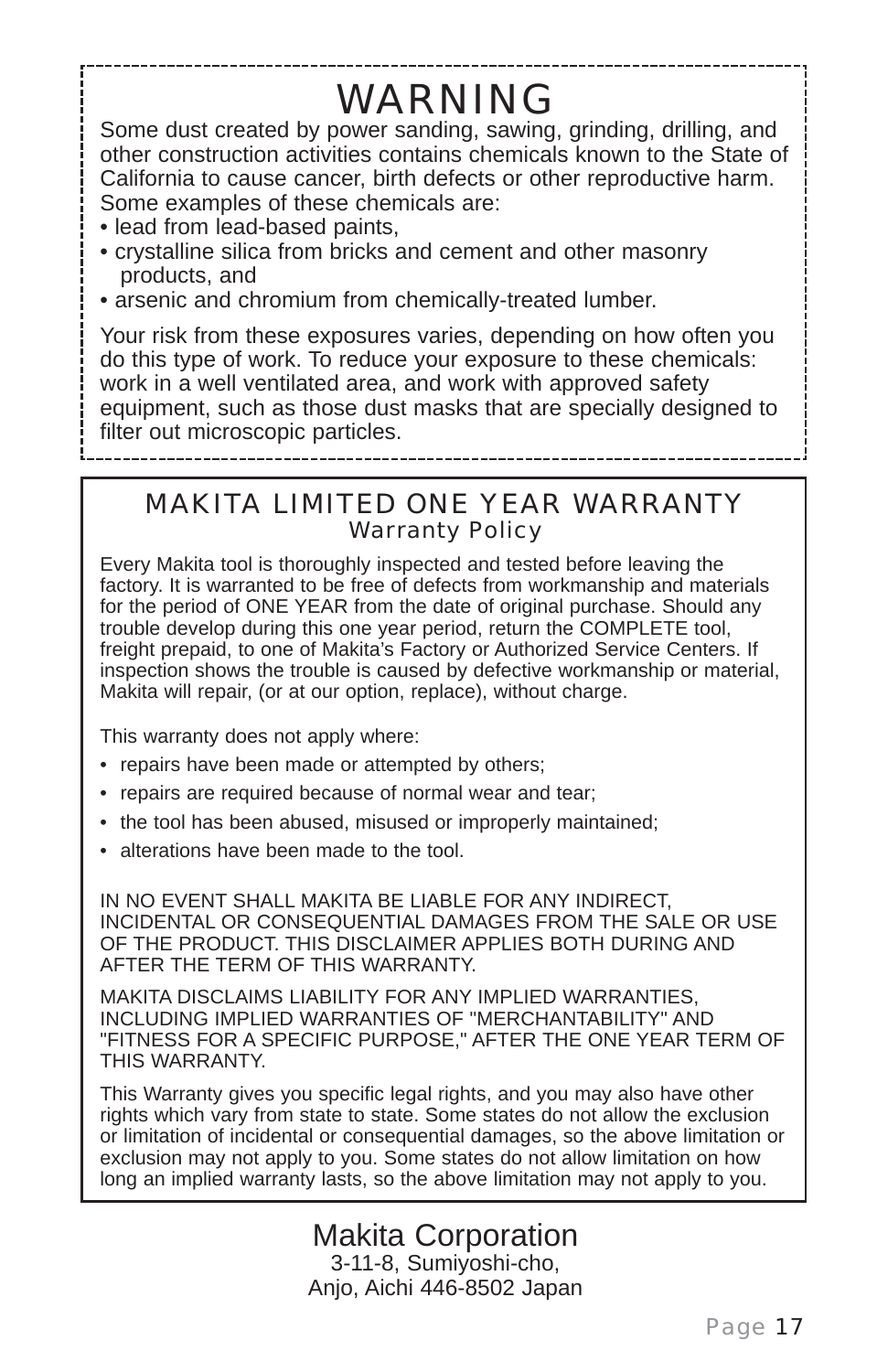# **FACTORY SERVICE CENTERS**

## 1-800-4-MAKITA RETAIN THIS PORTION FOR YOUR RECORDS

#### **ARIZONA**

3707 E. Broadway Road, Suite 6 Phoenix, AZ 85040 (602) 437-2850

### **CALIFORNIA**

41850 Christy Street Fremont, CA 94538-5107 (510) 657-9881

14930 Northam Street La Mirada, CA 90638-5753 (714) 522-8088

1970 Fulton Avenue Sacramento, CA 95825 (916) 482-5197

7674 Clairemont Mesa Boulevard San Diego, CA 92111 (858) 278-4471

16735 Saticoy Street, Suite 105 Van Nuys, CA 91406 (818) 782-2440

## **COLORADO**

11839 E. 51st Avenue Denver, CO 80239-2709 (303) 371-2850

## **FLORIDA**

750 East Sample Road Pompano Beach, FL 33064 (954) 781-6333

### **GEORGIA**

4680 River Green Parkway NW Duluth, GA 30096 (770) 476-8911

#### **ILLINOIS**

1450 Feehanville Drive Mt. Prospect, IL 60056-6011 (847) 297-3100

#### **MARYLAND**

7397 Washington Boulevard Suite 104 Elkridge, MD 21075 (410) 796-4401

#### **MASSACHUSETTS** 232 Providence Highway Westwood, MA 02090

(781) 461-9754

#### **MINNESOTA** 6427 Penn Avenue South Richfield, MN 55423 (612) 869-5199

**MISSOURI** 9876 Watson Road St. Louis, MO 63126 (314) 909-9889

#### **NEBRASKA**

4129 S. 84th Street Omaha, NE 68127 (402) 597-2925

### **NEVADA**

3375 S. Decatur Boulevard Suites 22-24 Las Vegas, NV 89102 (702) 368-4277

**NEW JERSEY** 251 Herrod Boulevard Dayton, NJ 08810-1539 (609) 655-1212

#### **NEW YORK**

4917 Genesee Street Cheektowaga, NY 14225 (716) 685-9503

#### **OREGON**

828 19th Avenue, N.W. Portland, OR 97209 (503) 222-1823

#### **PENNSYLVANIA**

1904 Babcock Boulevard Pittsburgh, PA 15209 (412) 822-7370

#### **PUERTO RICO**

200 Guayama Street Hato Rey, PR 00917 (787) 250-8776

#### **TENNESSEE**

1120 Elm Hill Pike, Suite 170 Nashville, TN 37210 (615) 248-3321

## **TEXAS**

12801 Stemmons Fwy. Suite 809 Farmers Branch, TX 75234 (972) 243-1150

12701 Directors Drive Stafford, TX 77477-3701 (281) 565-8665

3453 IH-35 North, Suite 101 San Antonio, TX 78219 (210) 228-0676

#### **WISCONSIN**

2245 S. 108th Street West Allis, WI 53227 (414) 541-4776

## **Customer Record**

| When you need service:<br>Send complete tool (prepaid)<br>to one of the Makita Factory<br>Service Centers listed, or to<br>an Authorized Makita Service<br>Center. Be sure to attach a<br>letter to the outside of the<br>carton detailing the problem<br>with your tool. | Date Purchased            |
|---------------------------------------------------------------------------------------------------------------------------------------------------------------------------------------------------------------------------------------------------------------------------|---------------------------|
|                                                                                                                                                                                                                                                                           | Dealer's Name and Address |
|                                                                                                                                                                                                                                                                           |                           |
|                                                                                                                                                                                                                                                                           | Model No.                 |
|                                                                                                                                                                                                                                                                           | Serial No.                |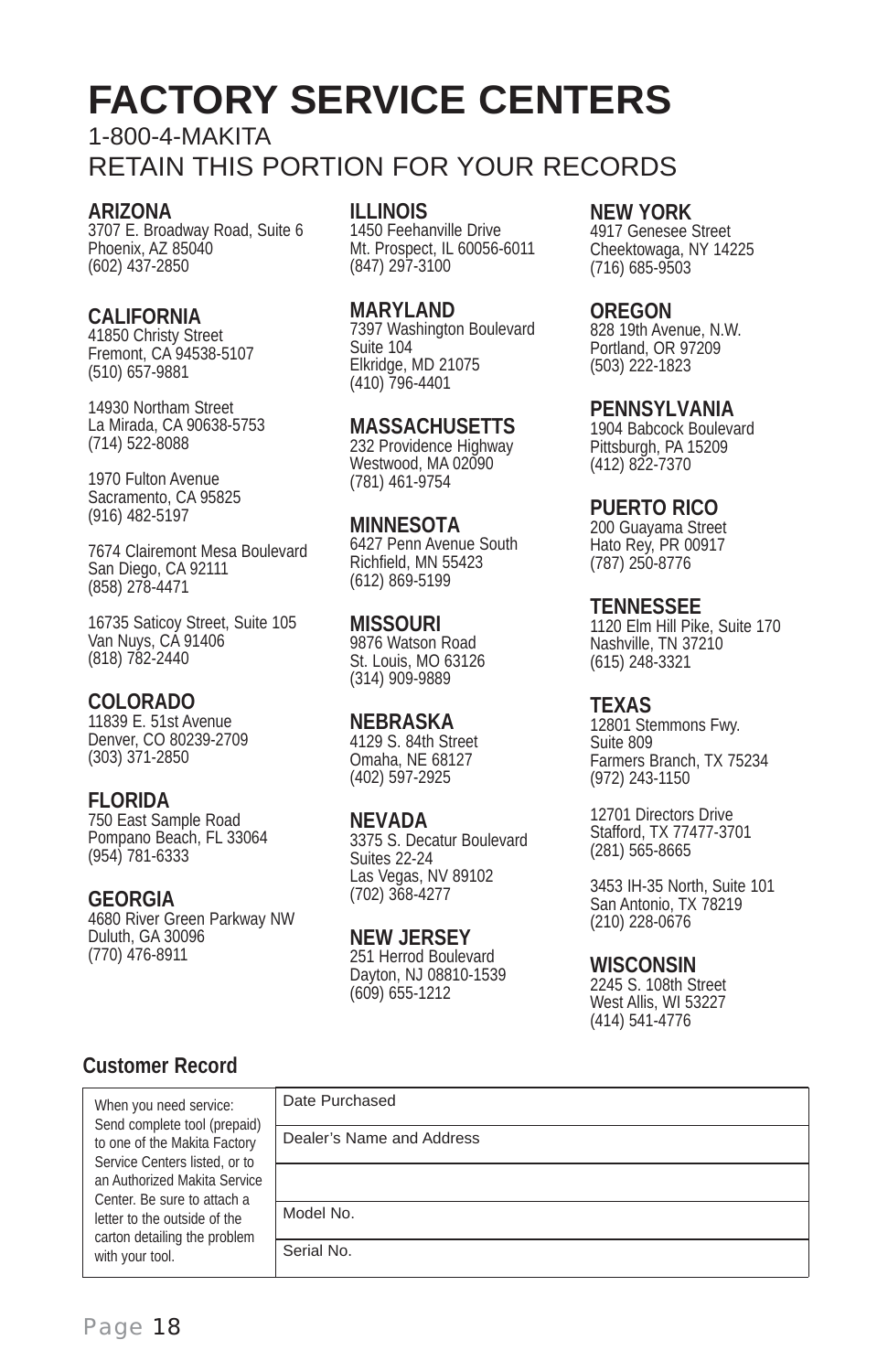# **MAIL THIS PORTION**

Your answers to the following questions are appreciated.

| 1. This product was purchased from:    |  | 3. How did you learn about this product: |                   |  |
|----------------------------------------|--|------------------------------------------|-------------------|--|
| Other (<br>Home Center                 |  | Magazine                                 | Radio             |  |
| Hardware/Lumber Store                  |  | From Dealer                              | <b>Exhibition</b> |  |
| <b>Tool Distributor</b>                |  | Newspaper                                | From Friend       |  |
| <b>Industrial Supply</b>               |  | <b>Store Display</b>                     | Previous Usage    |  |
| <b>Construction Supply</b>             |  | Catalog                                  | Other (           |  |
|                                        |  |                                          |                   |  |
| 2. Use of the product is intended for: |  | 4. Most favored points are:              |                   |  |
| <b>Construction Trade</b>              |  | Design                                   | Repair Service    |  |
| Industrial Maintenance                 |  | Features                                 | Durability        |  |
| Home Maintenance                       |  | Size                                     | Power             |  |
| Hobby                                  |  | Price                                    | Other (           |  |
| Other (                                |  | Makita Brand                             |                   |  |
|                                        |  |                                          |                   |  |

5. Any comments:

| <b>DATE PURCHASED</b><br><b>YEAR</b><br>DAY<br><b>MONTH</b>                  | MODEL NO.<br>SERIAL NO.          |
|------------------------------------------------------------------------------|----------------------------------|
|                                                                              | <b>SEX</b><br><b>STATUS</b>      |
| INTL. LAST NAME/COMPANY NAME<br><b>STREET ADDRESS</b>                        | Married Single<br>M<br>$-F$      |
| <b>CITY</b>                                                                  |                                  |
| ZIP CODE<br><b>STATE</b>                                                     | AREA CODE<br><b>PHONE</b>        |
| AGE: Under 19<br>20-29<br>$30 - 39$<br>40-49<br>$\mathbf{L}$<br>$\mathbf{I}$ | 50-59<br>Over 60<br>$\mathbf{1}$ |

BE SURE TO COMPLETE THE CUSTOMER'S PORTION OF THIS FORM AND RETAIN FOR YOUR RECORDS Please return this portion by facsimile or mail.

Facsimile Number (714) 522-8133